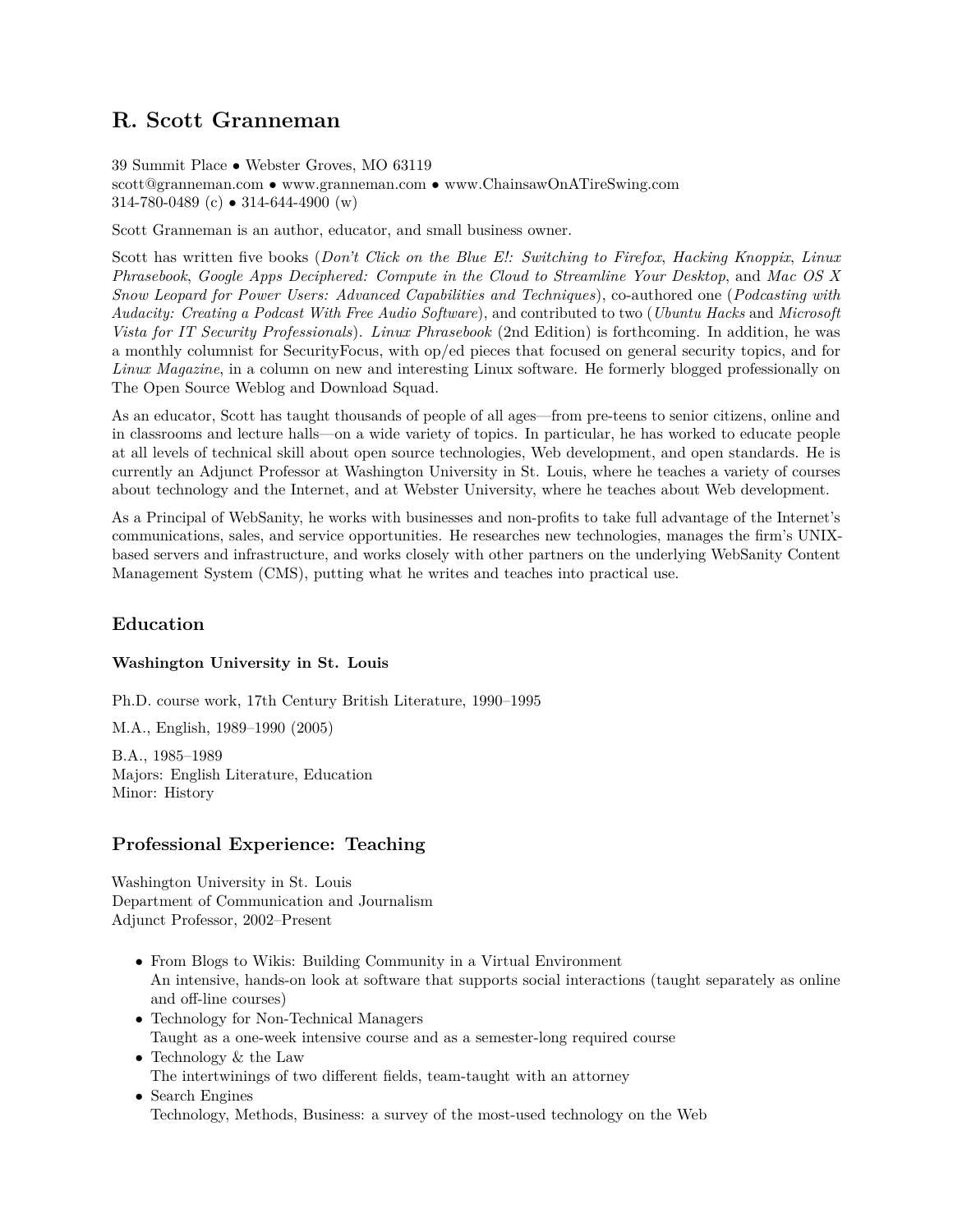- Web Design & Development and Advanced Web Design & Development A one-year intensive course in Web development and coding, from HTML to CSS
- Using Everyday Technologies An survey of technology infrastructure, applications, and multimedia
- Web Site Management A non-technical class about planning, managing, & overseeing business websites
- Technology in Our Changing Society
	- Technology and its cultural & social impacts (taught on- and off-line)
- Practical Security The basics of computer and network security
- Literary Representations of Hell A survey course of literary and cultural portrayals of Hell, from ancient Mesopotamia to *The Far Side*

Webster University, St. Louis Department of Electronic and Photographic Media Adjunct Professor, 2012–Present

- Programming for Web Communications The application of interactive media to the Internet
- Computer Security Survey of computer & infosec management topics

St. Louis Community College at Florissant Valley Adjunct Faculty, 2001–2004

- Web Design Conceptualize & code business-oriented websites
- Transitioning from Windows to Linux Red Hat Linux & Libranet installation, configuration, administration, & usage

St. Louis Community College at Forest Park Adjunct Faculty, 1997–1999

• Communication & Design for the WWW Conceptualize & code business-oriented websites

Missouri Scholars Academy, Columbia, MO English Teacher, 1993–1996

- Literary Representations of Hell
- Texts That Know They're Texts: Self-Referentiality in Language & Literature
- Slavery in Literature & History
- Taught courses in seminar-style setting at state-sponsored three-week camp for gifted upcoming high school juniors

Crossroads School, St. Louis English Teacher, 1989–1996 Technology Coordinator, 1994–1996

• 9th Grade World Literature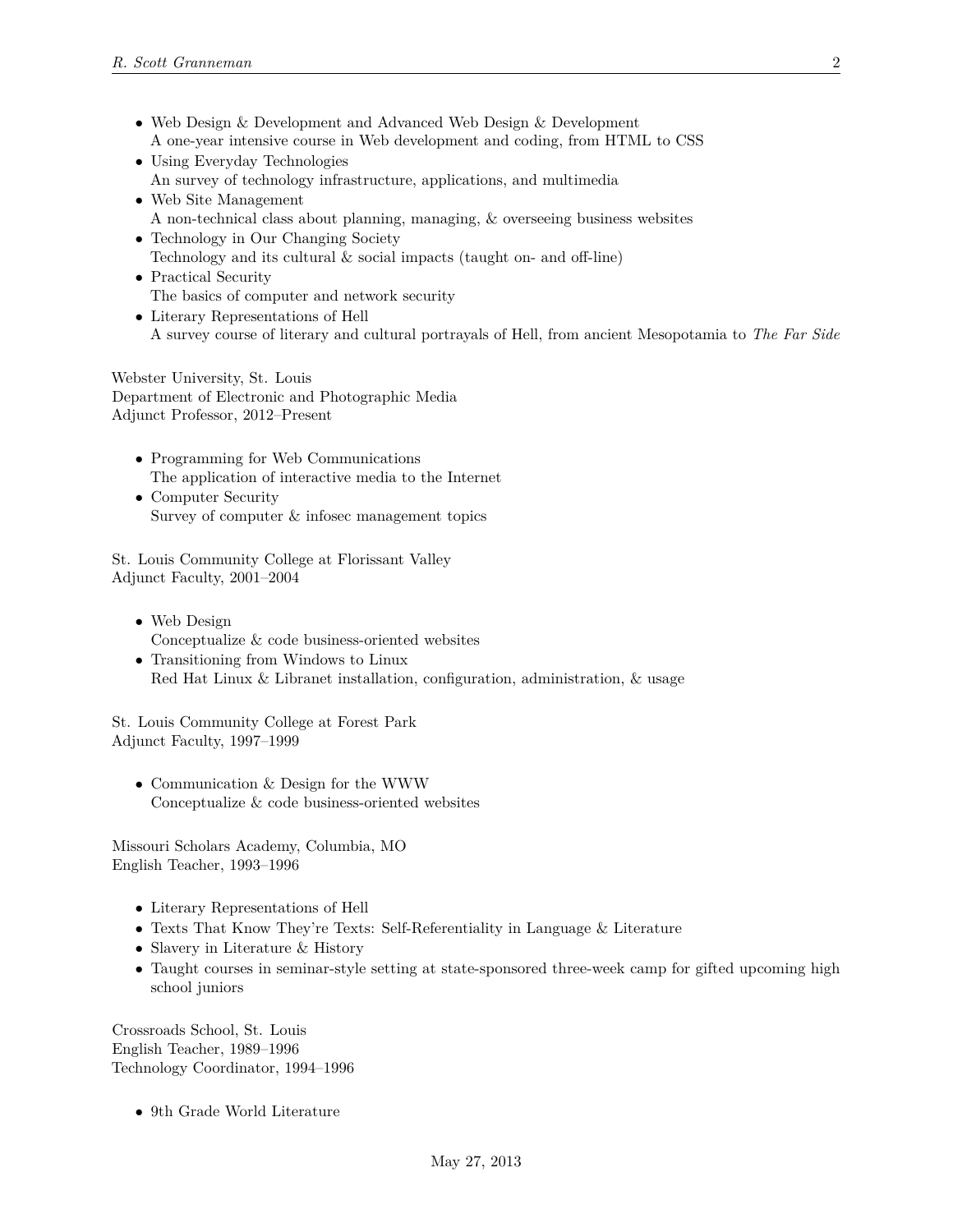- 12th Grade Literature
- Advanced Placement Literature
- Electives
	- **–** Literary Representations of Hell
	- **–** Dante's *Inferno*
	- **–** Milton
	- **–** Shakespeare
	- **–** James Joyce
	- **–** Slavery in Literature & History
- Created a style guide for composition that was adopted for use school-wide
- Created & defined position of Technology Coordinator
- Designed, implemented, & administered school's original computer network
- Set up email and Web servers, both Windows NT & Linux
- Managed purchasing, deployment, & maintenance of all computers, both Windows & Macintosh

# **Professional Experience: Writing**

*Linux Magazine* Columnist, 2003–2008

- Wrote the "Do It Yourself" column, focusing on descriptions of, & instructions for using, new Linux software
- Wrote feature articles on Linux

SecurityFocus Columnist, 2002–2007

- Wrote op/ed pieces monthly for SecurityFocus Online, the largest online community of security professionals (2.5 million unique visitors)
- Wrote feature articles on security & privacy

Weblogs Inc. Professional Blogger, 2004–2006

- Blogger at "The Open Source Weblog" & "Download Squad"
- Wrote postings on open source software, culture, & politics

# **Professional Experience: Business**

WebSanity, St. Louis Principal, 2001–Present

- Create dynamic websites using a Content Management System which allows non-technical end users to manage content on their own websites
- Administer UNIX-based Linux & Mac OS X servers
- Write bash shell scripts to perform maintenance tasks
- Wrote & maintain 200+ page help manual for clients
- Train clients how to use CMS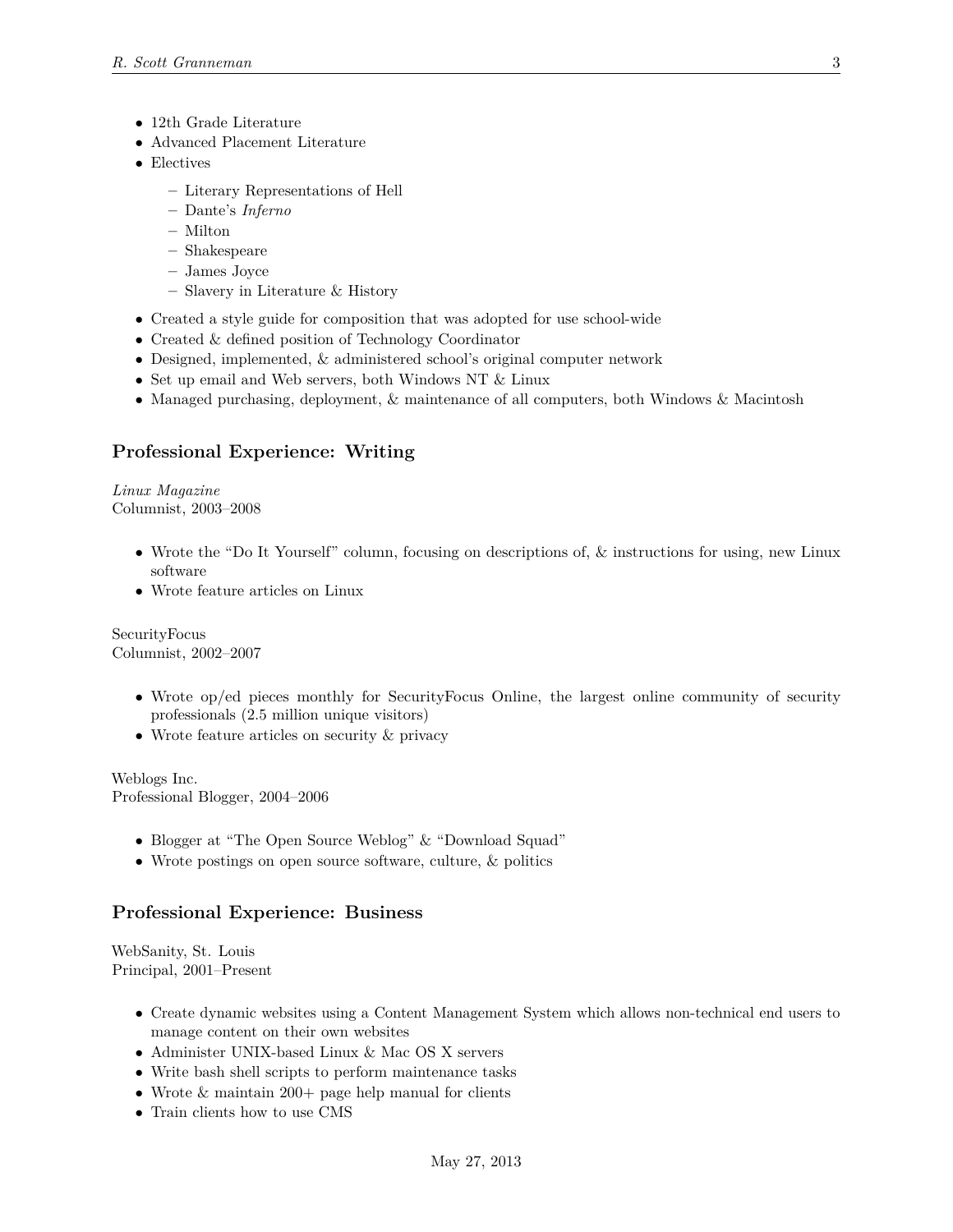Atisma Technologies, Inc., St. Louis President & Chief Application Officer, 1999–2001

- Created Virtual Registrar, world's first fully Web-based school information system delivered via the Application Service Provider model
- Co-founded 12-person company to develop & serve the software
- Wrote requirements documents describing application in detail for developers' use
- Designed & created all front-end webpages for Virtual Registrar
- Worked with VP of Operations to set IT direction for the company
- Assisted in Windows NT Server & Windows 2000 Professional setup & maintenance

Systems Service Enterprises, Inc. (SSE), St. Louis Internet Specialist, 1998–1999

- Internet consultant to major corporations
- Designed & developed Intranet websites for several Fortune 500 companies
- Created & taught classes
	- **–** Marketing on the Internet
	- **–** Searching the Internet
	- **–** Others

Educational Renaissance Planners, Chicago & St. Louis Partner, 1998–1999

- Researched & wrote articles & book chapters for Alan November, a nationally-known educational technologist
- Created & maintained Alan November's website
- Gave presentations on educational technology
- Speaker on nationally-televised programs concerning educational technology

Granneman Information Solutions, St. Louis President, 1997–2000

- Created & maintained e-commerce & marketing websites for clients
- Presentations & training on technology- & computer-related subjects
- Assisted clients in making IT purchasing decisions
- Networked clients' offices

Habanero Computing Solutions, St. Louis Co-Founder & Business Development Manager, 1996–1997

- Sold Internet- & Web-based solutions to corporate clients
- Managed client accounts & production of clients' Web-based solutions
- Created & maintained websites for clients
- Assisted in Windows NT Server & Windows 95 setup & maintenance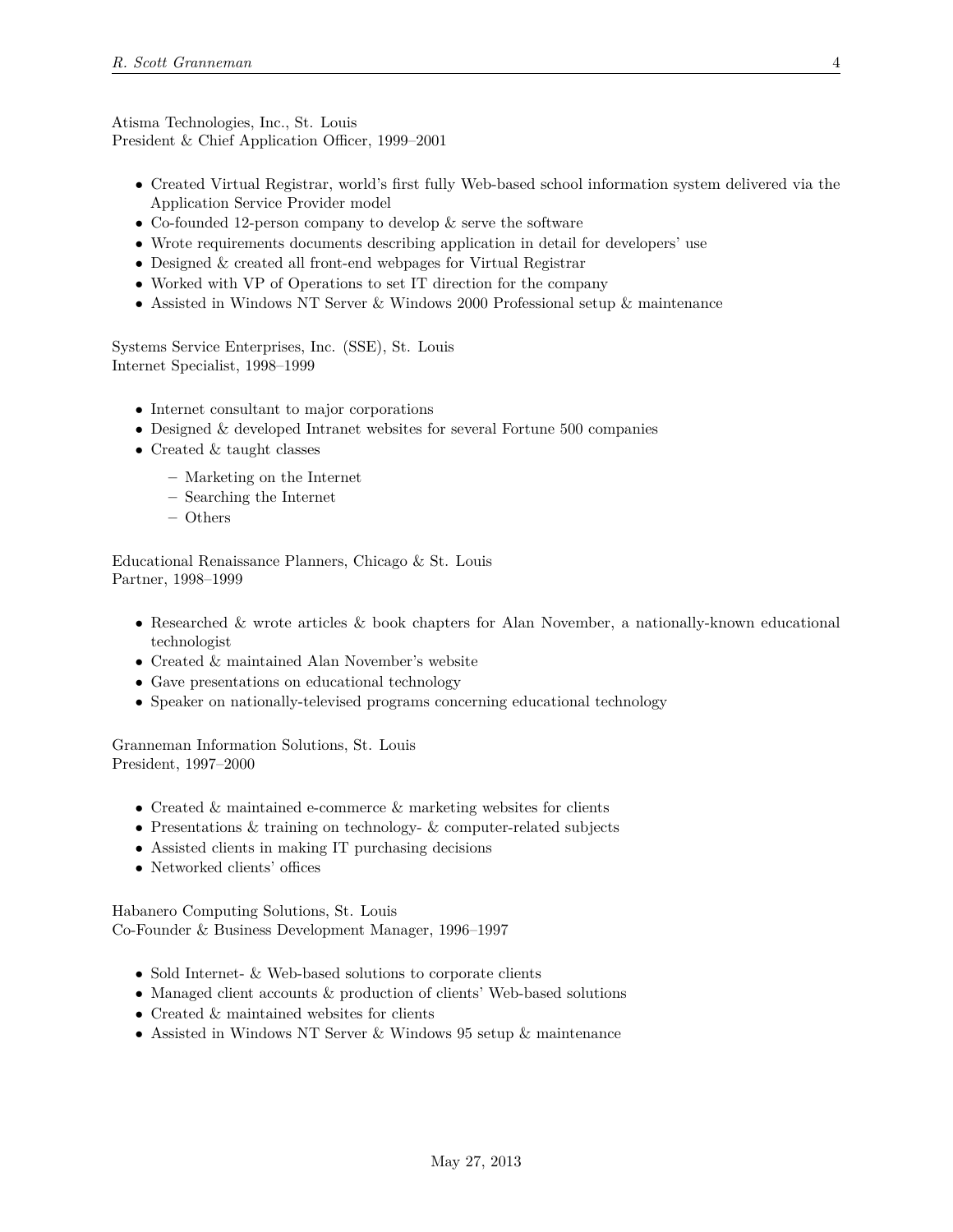### **Publications: Books**

More information about books available at http://www.granneman.com/writing/books/.

*Linux Phrasebook*, 2nd Edition (Pearson: Forthcoming)

*Mac OS X Snow Leopard for Power Users: Advanced Capabilities and Techniques* (Apress: 2010)

*Google Apps Deciphered: Compute in the Cloud to Streamline Your Desktop* (Prentice Hall PTR: 2008) Translated into Chinese

*Podcasting with Audacity: Creating a Podcast with Free Audio Software* (Prentice Hall: 2007) Co-authored with Dominic Mazzoni, creator of Audacity

*Microsoft Vista for IT Security Professionals* (Syngress: 2007) Wrote two appendices: "Microsoft Vista: The International Community" & "Microsoft Vista: The EULA"

*Ubuntu Hacks* (O'Reilly Media: 2006) Contributed ten hacks

*Linux Phrasebook* (Pearson: 2006) Translated into French, Polish, Greek, Russian, & Italian

*Hacking Knoppix* (John Wiley & Sons: 2005)

*Don't Click on the Blue E!: Switching to Firefox* (O'Reilly Media: 2005) Translated into Japanese

*Empowering Students With Technology* (SkyLight Professional Development: 2001) Drafted several chapters for the author, Alan November

#### **Publications: Articles**

Links to articles available at http://www.granneman.com/writing/.

"Manage Your Photos with Kflickr" *Linux Magazine* (Feb. 2008): 8-9

"Review: Ubuntu Gutsy Gibbon takes on Mac OS X Leopard for the OS of the Year" *Linux Magazine* (Jan. 2008): 10-11, 50-53

"Sweeten your Vim with Cream" *Linux Magazine* (Dec. 2007): 12-13

"Cool APT Repositories" *Linux Magazine* (Nov. 2007): 8, 10-11

"Music on the Command-Line" *Linux Magazine* (Sept. 2007): 10

"Comprehensive Desktop Backup" *Linux Magazine* (Aug. 2007): 14

"Open Anywhere!" *Linux Magazine* (July 2007): 10

"In the Cockpit of JetS3t" *Linux Magazine* (June 2007): 10

"Security Analogies" SecurityFocus (29 May 2007)

"The Best Web Page Editor, Ever" *Linux Magazine* (May 2007): 10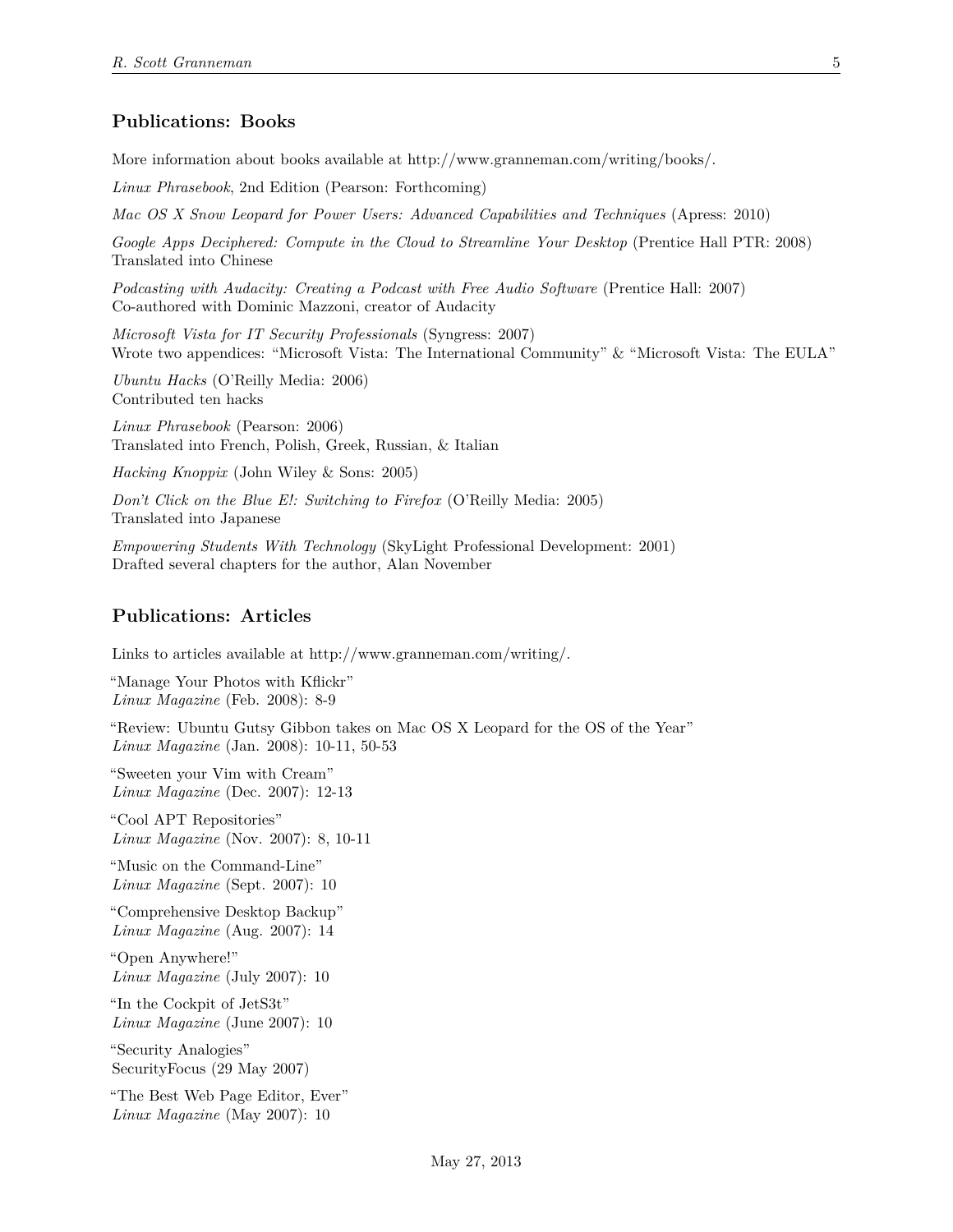"Vista Outsmarts Linux" *Linux Magazine* (April 2007): 28-31, 52

"Write a Screenplay with Celtx" *Linux Magazine* (March 2007): 8

"SSH, SFTP, and VNC with UniTTY" *Linux Magazine* (Feb. 2007): 10

"Nothing to Fear. . . ?" SecurityFocus (8 Feb. 2007)

"Ubuntu Linux" *Linux Magazine* (Feb. 2007): 32-35

"Wishes For 2007" SecurityFocus (10 Jan. 2007)

"Manage Your Email with GNUMail" *Linux Magazine* (Jan. 2007): 10

"Author XML with XXE" *Linux Magazine* (Dec. 2006): 10

"A Hard Lesson in Privacy" SecurityFocus (27 Nov. 2006)

"Keeping Up with Gregarius" *Linux Magazine* (Nov. 2006): 10

"Surprises Inside Microsoft Vista's EULA" SecurityFocus (27 Oct. 2006)

"Pretty Fonts Are Possible" *Linux Magazine* (Oct. 2006): 10

"A question of ethics" SecurityFocus (15 Sept. 2006)

"See Jungle! Go Ape Crazy!" *Linux Magazine* (Sept. 2006): 10

"LinuxWorld, virtually speaking" SecurityFocus (17 Aug. 2006)

"Collaborate With Gobby" *Linux Magazine* (Aug. 2006): 10

"A month of browser bugs" SecurityFocus (24 July 2006)

"View Comics with Comix" *Linux Magazine* (July 2006): 12

"MySpace, a place without MyParents" SecurityFocus (30 June 2006)

"Browsers, phishing, and user interface design" SecurityFocus (5 June 2006)

"An Easier Way to Set ACLs" *Linux Magazine* (June 2006): 10

"Innovative ways to fool people" SecurityFocus (4 May 2006)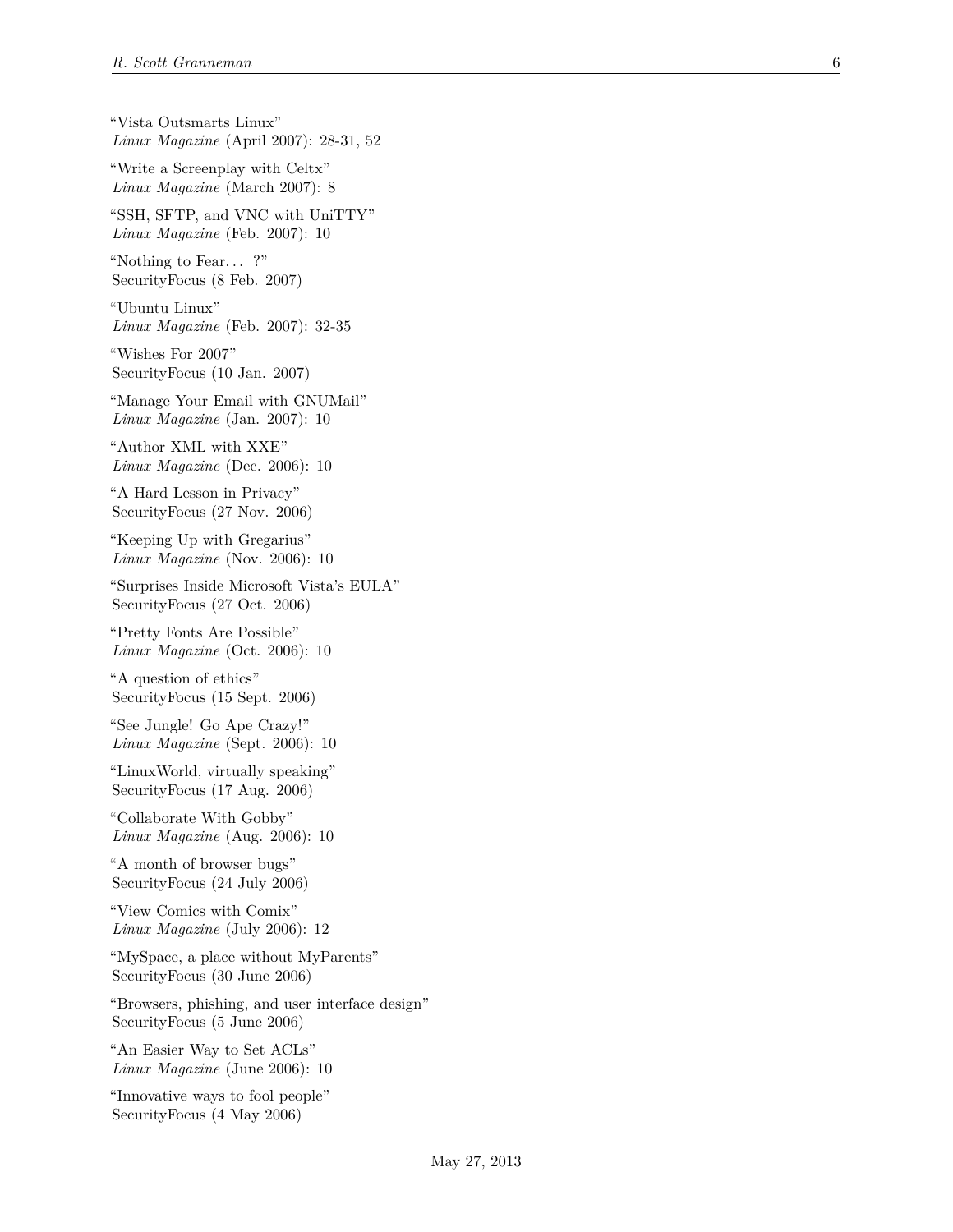"A Very SoundConverter" *Linux Magazine* (May 2006): 10

"Virtualization for security" SecurityFocus (12 Apr. 2006)

"Security Czar" SecurityFocus (23 Mar. 2006)

"The big DRM mistake" SecurityFocus (1 Mar. 2006)

"Fight File System Bloat with Baobab" *Linux Magazine* (Mar. 2006): 12

"Coffee shop WiFi for dummies" SecurityFocus (9 Feb. 2006)

"Map Your Mind With FreeMind" *Linux Magazine* (Feb. 2006): 12

"Tech support woes" SecurityFocus (20 Jan. 2006)

"Flock: Firefox with integrated social software" *Linux Magazine* (Jan. 2006): 14

"Users inundated with pop-ups" SecurityFocus (12 Dec. 2005)

"Family Trees with GRAMPS" *Linux Magazine* (Dec. 2005): 10

"Sony-baloney" SecurityFocus (22 Nov. 2005)

"Balancing surveillance" SecurityFocus (1 Nov. 2005)

"GanttProject" *Linux Magazine* (Nov. 2005): 8

"ICANN on center stage" SecurityFocus (13 Oct. 2005)

"Image Management with F-Spot" *Linux Magazine* (Oct. 2005): 12

"Skype security and privacy concerns" SecurityFocus (22 Sept. 2005)

"ClamAV: Anti-Virus for Linux" *Linux Magazine* (Sept. 2005): 16

"The great firewall of China" SecurityFocus (30 Aug. 2005)

"Greasing the wheel with Greasemonkey" SecurityFocus (8 Aug. 2005)

"Microsoft and Claria, together at last?" SecurityFocus (13 July 2005)

"Hide in Plain Sight" *Linux Magazine* (July 2005): 10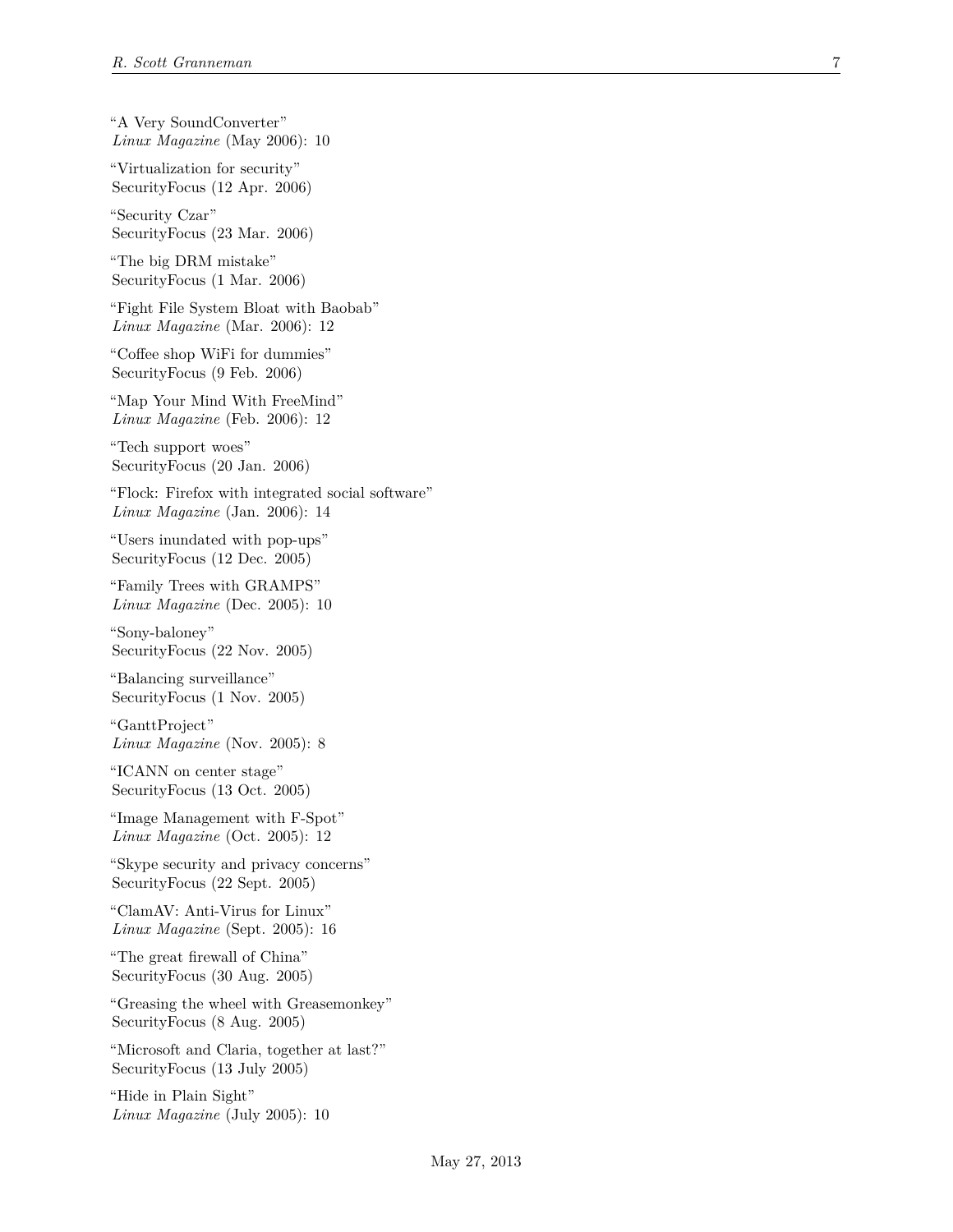"Your fingerprints are everywhere" SecurityFocus (15 June 2005)

"klik: True Click-and-Run Software" *Linux Magazine* (June 2005): 12

"White Hat or White Whale?" SecurityFocus (26 May 2005)

"Live CD Paradise" SecurityFocus (5 May 2005)

"Privacy From the Trenches" SecurityFocus (14 Apr. 2005)

"Azureus: A Better Way to BitTorrent" *Linux Magazine* (Apr. 2005): 16

"Owning A New Phone" SecurityFocus (24 Mar. 2005)

"Where is Google Headed?" SecurityFocus (2 Mar. 2005)

"Create Web Pages with Nvu" *Linux Magazine* (Mar. 2005)

"Unexpected Attack Vectors" SecurityFocus (9 Feb. 2005)

"Say Hello to Skype" *Linux Magazine* (Feb. 2005)

"Unintended Consequences" SecurityFocus (19 Jan. 2005)

"Exposé for Linux" *Linux Magazine* (Jan. 2005): 16

"Trojan Horse Christmas" SecurityFocus (30 Dec. 2004)

"Online Extortion Works" SecurityFocus (13 Dec. 2004)

"Rip, Convert, Listen: The Sequel" *Linux Magazine* (Dec. 2004): 16

"Bill Gates Is Right?" SecurityFocus (19 Nov. 2004)

"Phishing For Savvy Users" SecurityFocus (1 Nov. 2004)

"Rip, Convert, Listen" *Linux Magazine* (Nov. 2004): 22

"Fueling the Fire" SecurityFocus (7 Oct. 2004)

"Konserve: Backup Made Easy" *Linux Magazine* (Oct. 2004): 22

"Academia Headaches" SecurityFocus (15 Sept. 2004)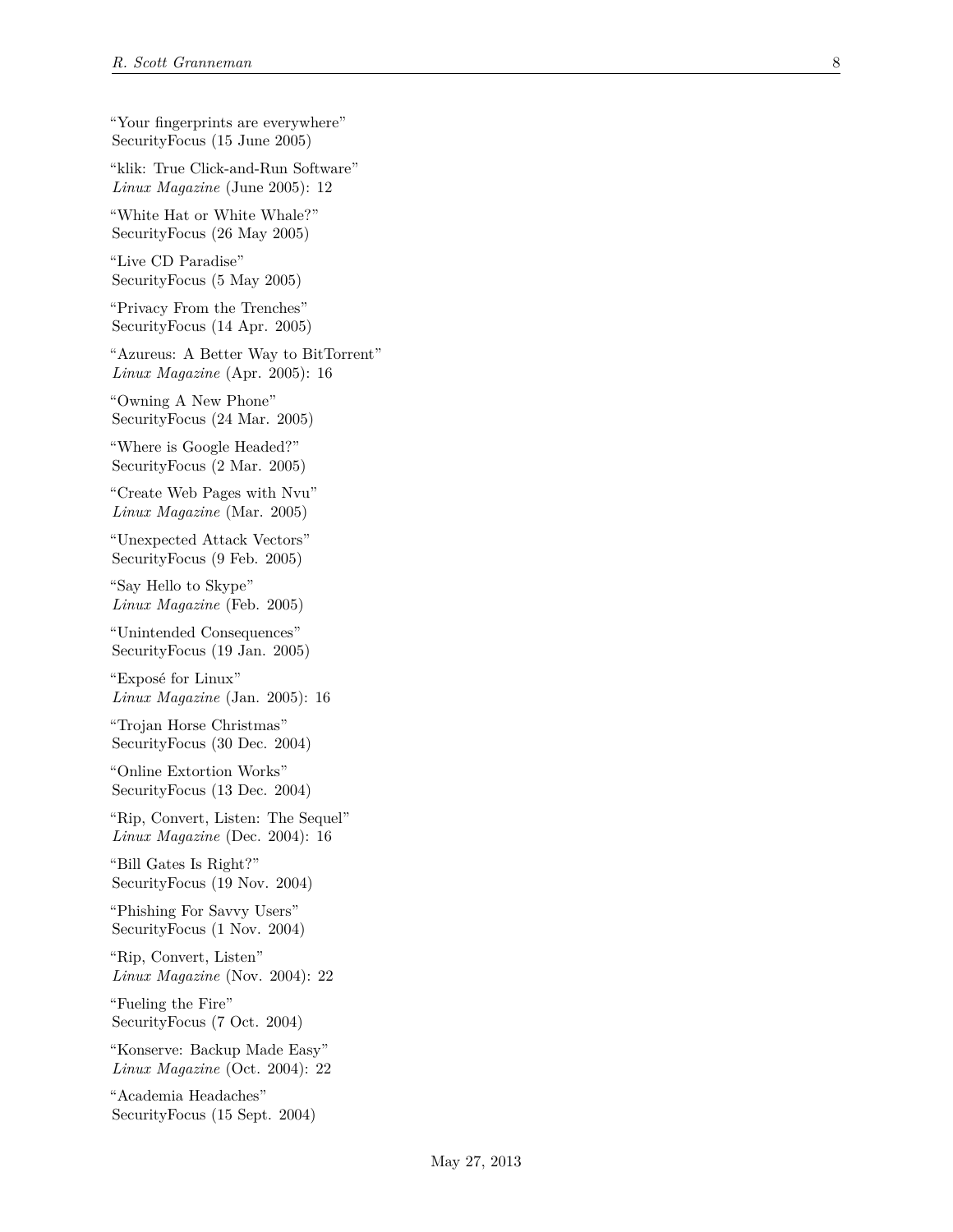"Helix Player & RealPlayer" *Linux Magazine* (Sept. 2004) "Infected In Twenty Minutes" SecurityFocus (19 Aug. 2004) "Email Privacy is Lost" SecurityFocus (29 July 2004) "Service Pack Deux?" SecurityFocus (8 July 2004) "Time to Dump Internet Explorer" SecurityFocus (17 June 2004) "Pass the Chocolate" SecurityFocus (26 May 2004) "Destructive Influence" SecurityFocus (14 Apr. 2004) "Security Patches by Modem? Forget It!" SecurityFocus (24 Mar. 2004) "Googling Up Passwords" SecurityFocus (9 Mar. 2004) "A Home User's Security Checklist for Windows" SecurityFocus (13 Feb. 2004) "A Visit from the FBI" SecurityFocus (21 Jan. 2004) "Debian's Response" SecurityFocus (4 Dec. 2003) "Electronic Voting Debacle" SecurityFocus (12 Nov. 2003) "Joe Average User Is In Trouble" SecurityFocus (22 Oct. 2003) "Linux vs. Windows Viruses" SecurityFocus (2 Oct. 2003) "A Very Apropos *apt" Linux Magazine* (Oct. 2003) "Rumblings On IT Jobs Moving Overseas" SecurityFocus (10 Sept. 2003) "Blogs: Another Tool in the Security Pro's Toolkit (Part Two)" SecurityFocus (6 Aug. 2003) "Blogs: Another Tool in the Security Pro's Toolkit (Part One)" SecurityFocus (16 July 2003) "RFID Chips Are Here" SecurityFocus (26 June 2003) "Learning to Love Big Brother" SecurityFocus (4 June 2003) "A List of Security Essentials: From Mermaids to Suckling Pigs" SecurityFocus (14 May 2003)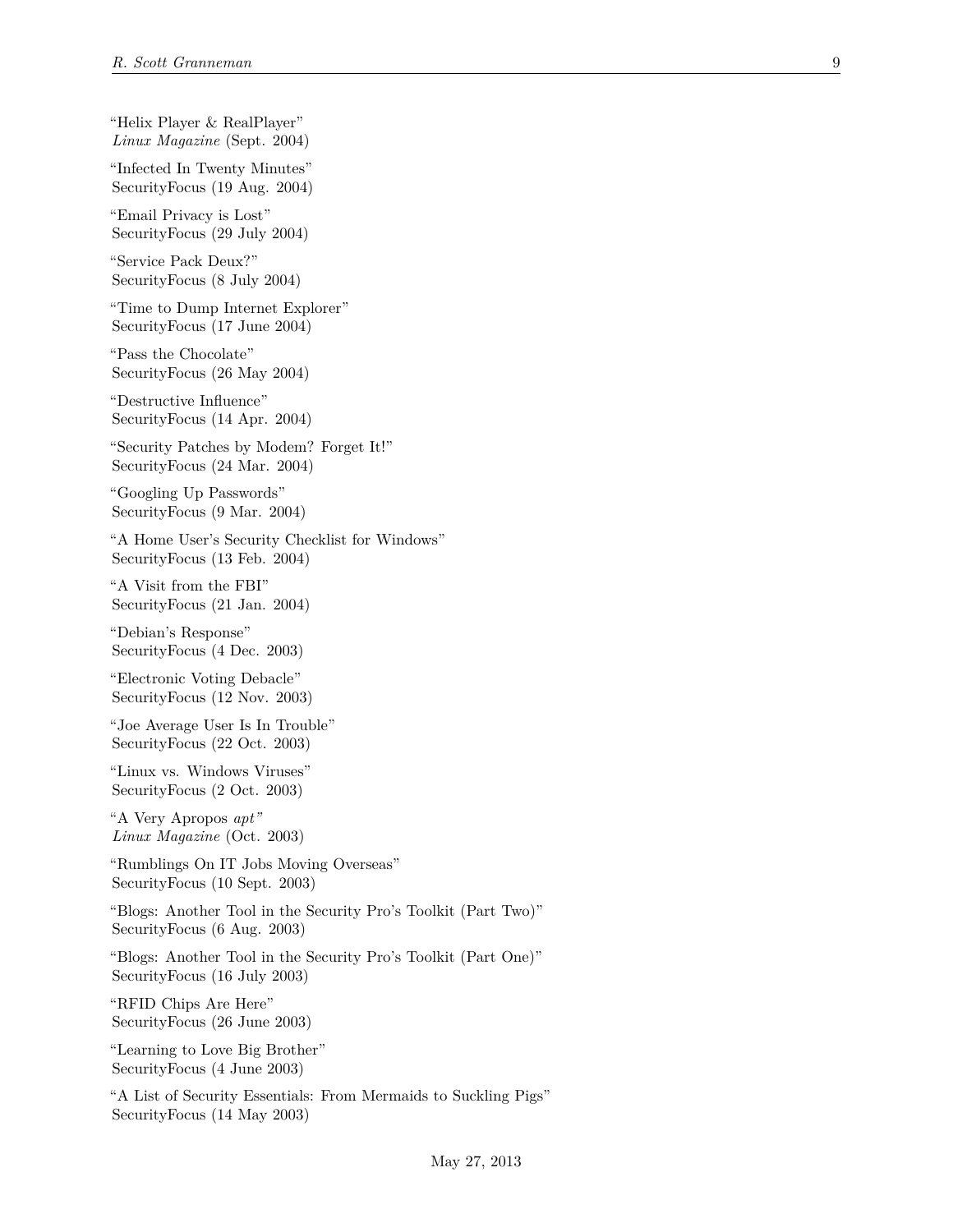"Al-Jazeera, the First Amendment, and Security Professionals" SecurityFocus (23 Apr. 2003)

"Virus Hoaxes and the Real Dangers They Pose" SecurityFocus (25 Mar. 2003)

"Securing Outlook, Part Two: Many Choices to Make" SecurityFocus (23 Dec. 2002)

"Securing Outlook, Part One: Initial Configuration" SecurityFocus (10 Dec. 2002)

"Securing Privacy, Part Four: Internet Issues" SecurityFocus (29 May 2002)

"Securing Privacy, Part Three: E-mail Issues" SecurityFocus (14 May 2002)

"Securing Privacy, Part Two: Software Issues" SecurityFocus (25 Apr. 2002)

"Securing Privacy, Part One: Hardware Issues" SecurityFocus (11 Apr. 2002)

"MyCommunity.com: Communities on the Web" *St. Louis PC Journal* (Oct. 1999)

"The Skills of Freedom" *Ties: The Magazine of Design & Technology Education* (Jan.-Feb. 1999) Written for publication under Alan November's byline

"The Web—Teaching Zack to Think" *High School Principal* (Sept. 1999) Written for publication under Alan November's byline

"Tutorial: Information and Communication Skills—Searching" Educational Renaissance Planners (June 1998)

"Crossroads Enters the Electronic Information Age" *Crossroads Connection* (Winter 1995)

#### **Presentations**

St. Louis Small Business Meetup Group, 21 May 2013 Gave a lunchtime talk titled "A Non-Nerdy Introduction to Open Source Software: How It Works, Why It's Free, and How it Might Meet the Needs of Your Small Business"

Washington University in St. Louis, 23 Apr. 2013 Spoke to Road to the White House class on "Road to the White House 2013: Politics & Technology"

Washington University in St. Louis, 9 Apr. 2013 Spoke to students in Introduction to Mass Media & Modern Culture about "Ya Say Ya Want a Revolution: The Internet & Mass Media"

Washington University in St. Louis, 17 Dec. 2012 Invited by Dean of University College to speak about online learning to colleagues

Missouri Baptist Medical Center, 10 Dec. 2012 Spoke to nurses' board group about how to plan & manage websites

Washington University in St. Louis, 13 Nov. 2012 Spoke to Road to the White House class on "Road to the White House 2012: Politics & Technology"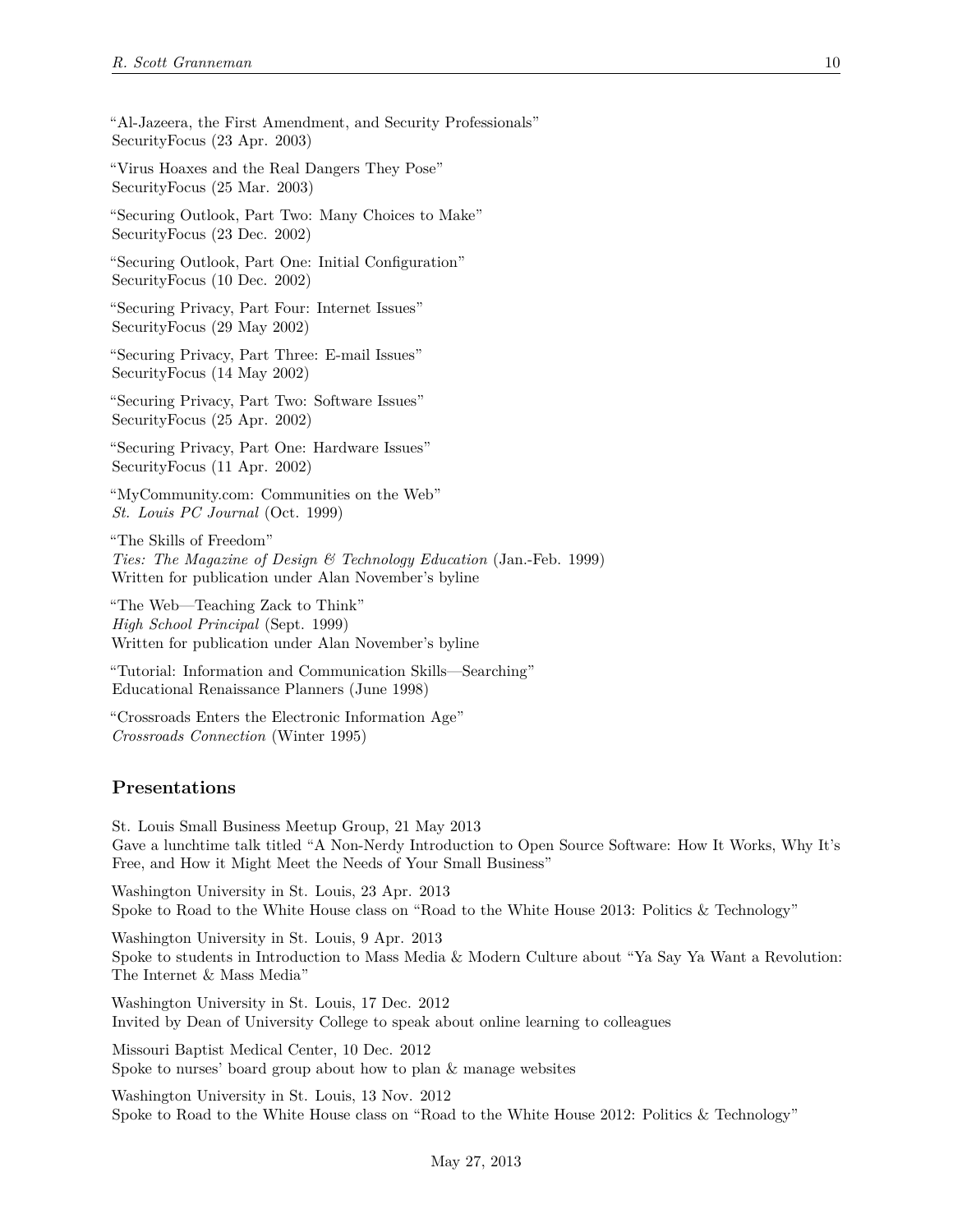Washington University in St. Louis, 7 Nov. 2012 Spoke to students in Voting Rights on "This is Democracy?: Problems with Electronic Voting Machines"

Ladue Chapel Women's Association, 2 Oct. 2012 Spoke to members on "This is Democracy?: Problems with Electronic Voting Machines"

Missouri Scholars Academy, Columbia, MO, 17 June 2012 Delivered talk, "We're All Doomed: The Present & Future of Technology", to faculty & students

Ladue Chapel, 6-27 May 2012 Delivered four-part lecture series as part of a continuing education program:

- "Personal Security on the Internet"
- "The Future of Journalism & the Media"
- "Voting: Technical & Legal Issues"
- "Technology & the Limits of Censorship & Free Speech"

Washington University in St. Louis, 8 May 2012 Spoke to Road to the White House class on "Twitter"

Washington University in St. Louis, 28 Feb. 2012 Spoke to Road to the White House class on "Road to the White House 2012: Politics & Technology"

Washington University in St. Louis, 7 Feb. 2012 Spoke to students in Introduction to Mass Media & Modern Culture about "Ya Say Ya Want a Revolution: The Internet & Mass Media"

St. Louis UNIX Users Group, 9 Nov. 2011 Spoke on "The Most Useful Thing You'll Learn This Month: An Introduction to Markdown"

Washington University in St. Louis, 1 Nov. 2011 Spoke to Road to the White House class on "Road to the White House 2011: Politics & Technology"

Missouri Scholars Academy, Columbia, MO, 19 June 2011 Delivered talk, "We're All Doomed: The Present & Future of Technology", to faculty & students

St. Louis UNIX Users Group, 8 June 2011 Spoke on "iPad: So Simple a Toddler. . . "

Washington University in St. Louis, 20 Apr. 2011 Part of a student-run panel discussion: "Controvery 'n Coffee: Intellectual Property"

Washington University in St. Louis, 19 Apr. 2011 Spoke to students in Introduction to Mass Media & Modern Culture about "Ya Say Ya Want a Revolution: The Internet & Mass Media"

Society of Professional Journalists, 14 Apr. 2011 Panelist, Social Media Discussion

St. Louis Linux Users Group, 17 Mar. 2011 Spoke on "Social Software & the Egyptian Revolution of 2011"

Washington University in St. Louis, 15 Feb. 2011 Spoke to Road to the White House class on "Road to the White House 2011: Politics & Technology"

Ladue Chapel, 7-28 Nov. 2010 Delivered four-part lecture series as part of a continuing education program:

- "National Security After 9/11: Technical & Legal Issues"
- "Personal Security on the Internet"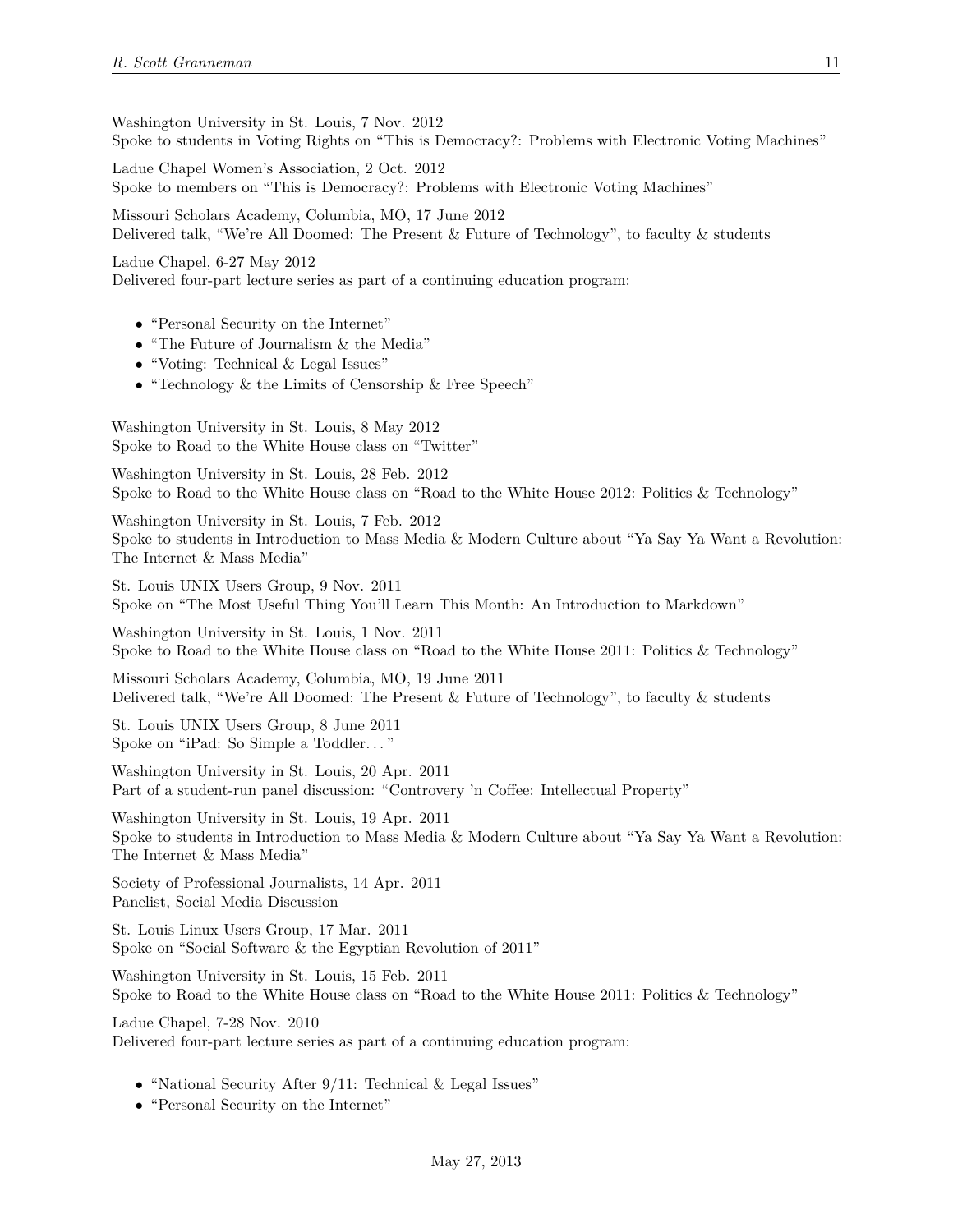- "The Future of Journalism & the Media"
- "Technology & the Limits of Censorship & Free Speech"

St. Louis UNIX Users Group, 13 Oct. 2010 Spoke on "Amazon Web Services: A Short Guide"

Washington University in St. Louis, 10 Aug. 2010 Faculty speaker at University College Introduction Night

Washington University in St. Louis, 22 July 2010 Spoke about Social Software to students in The Global Village in the (Early) 21st Century

Missouri Scholars Academy, Columbia, MO, 20 June 2010 Delivered talk, "We're All Doomed: The Present & Future of Technology", to faculty & students

South County Older Residents Computer Club, 1 June 2010 Spoke to retirees on "The Internet Colossus: The World of Google"

Washington University in St. Louis, 29 Apr. 2010 Spoke to students in National Security After 9/11 about "National Security, Civil Liberties, & Technology"

Washington University in St. Louis, 29 Apr. 2010 Spoke to students in Courts  $\&$  Civil Liberties on "Technology  $\&$  Civil Liberties"

Washington University in St. Louis, 13 Apr. 2010 Spoke to students in Introduction to Mass Media & Modern Culture about "Ya Say Ya Want a Revolution: The Internet & Mass Media"

Monday Club, Marshall, MO, 12 Apr. 2010 Spoke to women's group about Social Software

Washington University in St. Louis, 2 Mar. 2010 Spoke to Road to the White House class on "Road to the White House 2010: Politics & Technology"

St. Louis UNIX Users Group, 13 Jan. 2010 Spoke on "Mac OS X Snow Leopard: The Other UNIX"

Washington University in St. Louis, 3 Dec. 2009 Spoke to students in Courts & Civil Liberties on "Technology & Civil Liberties"

Washington University in St. Louis, 1 Dec. 2009 Spoke to students in National Security After 9/11 about "National Security, Civil Liberties, & Technology"

Washington University in St. Louis, 16 Nov. 2009 Spoke to Public Relation class on "New Tools, New Challenges: Public Relations, Politics, & Technology"

Washington University in St. Louis, 11 Nov. 2009 Keynote Speaker, Sigma Phi Epsilon Balanced Man Award

Washington University in St. Louis, 10 Nov. 2009 Spoke to Road to the White House class on "Road to the White House 2010: Politics & Technology"

St. Louis Science Center, 11 Oct. 2009 Moderated panel discussion "Internet Surfing Safari"

Washington University in St. Louis, 8 Oct. 2009 Spoke to students in Voting Rights on "This is Democracy?: Problems with Electronic Voting Machines"

St. Louis PRIDE, 27 June 2009 Spoke on "Protecting Yourself Online"

Missouri Scholars Academy, Columbia, MO, 14 June 2009 Delivered talk, "We're All Doomed: The Present & Future of Technology", to faculty & students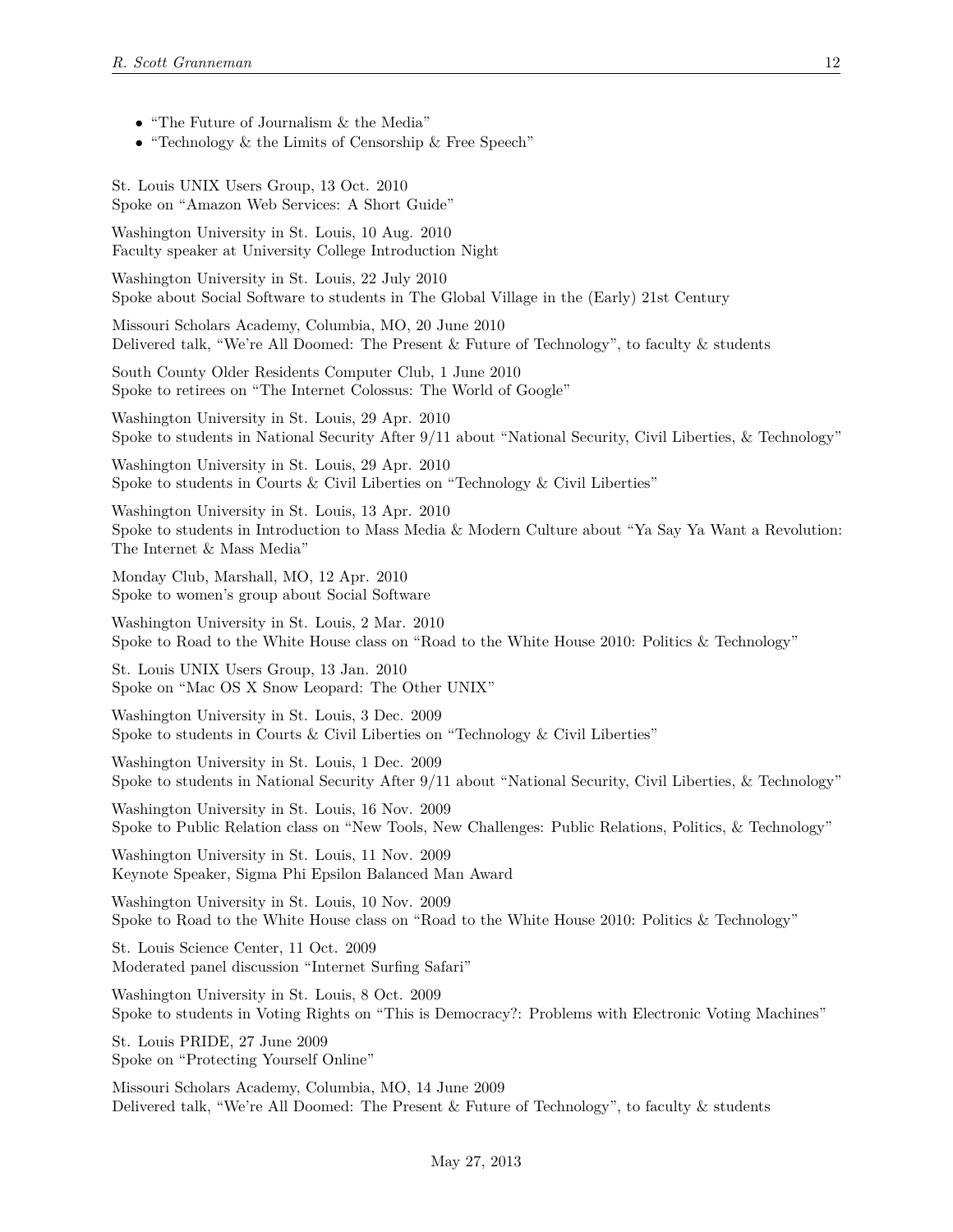Free Software & Technology Expo, 9 May 2009 Delivered keynote, "Ubuntu Linux: Past, Present, & Future"

Washington University in St. Louis, 21 Apr. 2009 Spoke to students in Introduction to Mass Media & Modern Culture about "Big Changes Afoot: The Internet & Mass Media"

Washington University in St. Louis, 21 Apr. 2009 Spoke to students in National Security After 9/11 about "National Security, Civil Liberties, & Technology"

Washington University in St. Louis, 21 Apr. 2009 Spoke to students in Courts & Civil Liberties on "Technology & Civil Liberties"

Washington University in St. Louis, 7 Apr. 2009 Spoke to faculty and staff as part of University College Online Instructors Panel

Washington University in St. Louis, 24 Nov. 2008 Spoke to Public Relation class on "New Tools, New Challenges: Public Relations, Politics, & Technology"

Washington University in St. Louis, 18 Nov. 2008 Spoke to Road to the White House class on "Road to the White House 2008: Politics & Technology"

Washington University in St. Louis, 30 Oct. 2008 Spoke to students in Voting Rights on "This is Democracy?: Problems with Electronic Voting Machines"

St. Louis PRIDE, 28 June 2008 Spoke on "Protecting Yourself Online"

Missouri Scholars Academy, Columbia, MO, 22 June 2008 Delivered talk, "We're All Doomed: The Present & Future of Technology", to faculty & students

Washington University in St. Louis, 20 May 2008 Spoke to Road to the White House class on "Road to the White House 2008: Politics & Technology"

Washington University in St. Louis, 24 Apr. 2008 Spoke to students in National Security After 9/11 about "National Security, Civil Liberties, & Technology"

Washington University in St. Louis, 24 Apr. 2008 Spoke to students in Courts  $\&$  Civil Liberties on "Technology  $\&$  Civil Liberties"

Washington University in St. Louis, 3 Apr. 2008 Spoke at Symposium on Social Media, a panel discussion on the effects of social media on society & journalism, on "Eggs, Toast, Community: Social Software Bringing Us Together"

Washington University in St. Louis, 18 Mar. 2008 Spoke to students in Introduction to Mass Media on & Modern Culture about "Big Changes Afoot: The Internet & Mass Media"

St. Louis UNIX Users Group, 12 Mar. 2008 Spoke on "I'd Rather Be Dead!: Rules for Better Public Speaking"

Washington University in St. Louis, 18 Mar. 2008 Spoke to students in Online Journalism on blogs & journalism

Washington University in St. Louis, 12 Feb. 2008 Spoke to Road to the White House class on "Road to the White House 2008: Politics & Technology"

St. Louis UNIX Users Group, 12 Dec. 2007 Spoke on "Google Does That Too?: All of Google's Services & Software"

Washington University in St. Louis, 6 Dec. 2007 Spoke to students in National Security After 9/11 about "National Security, Civil Liberties, & Technology"

Washington University in St. Louis, 6 Dec. 2007 Spoke to students in Courts & Civil Liberties on "Technology & Civil Liberties"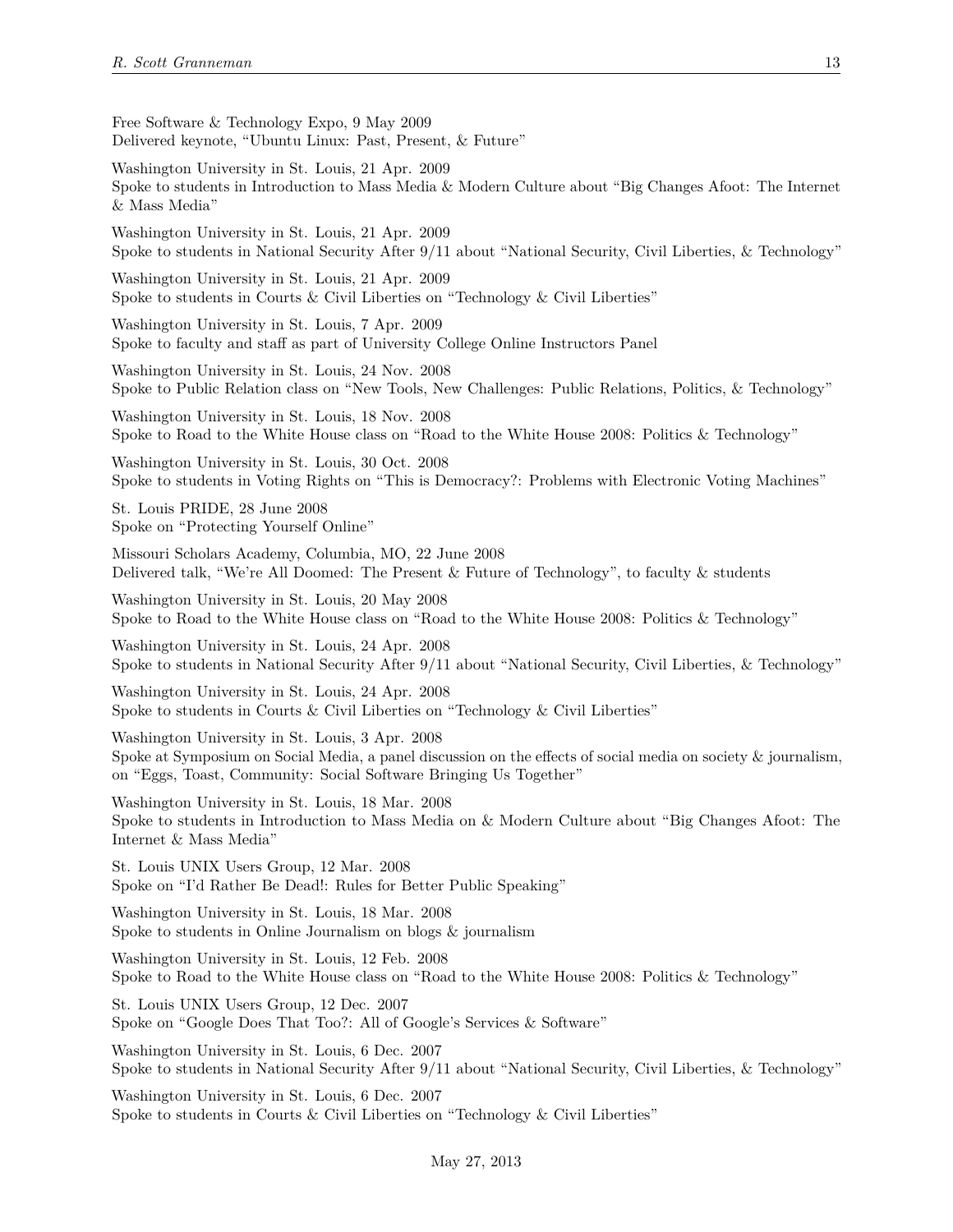Saint Louis Startups, 29 Nov. 2007 Spoke to entrepreneurs about founding  $&$  running a startup business

Washington University in St. Louis, 6 Nov. 2007 Spoke to Road to the White House class on "Road to the White House 2008: Politics & Technology"

Older Adult Community Action Program (OACAP), 26 Sept. 2007 Spoke to older adults about "We're All Doomed: The Present & Future of Technology"

Washington University in St. Louis, 25 Sept. 2007 Spoke to students in Courts & Civil Liberties on "Free Speech, Bad Speech: The 1st Amendment & the Internet"

St. Louis Web Developers, 21 Aug. 2007 Spoke on "Podcasting with Audacity: Creating a Podcast with Free Software"

St. Louis Linux Users Group, 16 Aug. 2007 Spoke on "Podcasting with Audacity: Creating a Podcast with Free Software"

St. Louis UNIX Users Group, 8 Aug. 2007 Delivered talk: "A Long Strange Trip: Computing History 1968-2007"

Missouri Scholars Academy, Columbia, MO, 24 June. 2007 Delivered talk, "We're All Doomed: The Present & Future of Technology", to faculty & students

Washington University in St. Louis, 26 Apr. 2007 Spoke to students in National Security After 9/11 about "National Security, Civil Liberties, & Technology"

Washington University in St. Louis, 26 Apr. 2007 Spoke to students in Courts  $\&$  Civil Liberties on "Technology  $\&$  Civil Liberties"

Saint Louis University, 21 Mar. 2007 Gave talk to Technology and Public Policy class: "This is Democracy?: The Threat of Electronic Voting Machines"

The Big Read at University City Library, 27 Feb. 2007 Spoke on "Technology & Privacy: Thoughts on *Fahrenheit 451* " as part of a city-wide discussion of Ray Bradbury's novel

Washington University in St. Louis, 21 Feb. 2007 Spoke to students in Writing for Business Communication on "Website Writing"

LinuxWorld Open Solutions Summit, New York, NY, 15 Feb. 2007 Delivered talk titled "The Practical Side of Security: Lessons Learned as a SecurityFocus Columnist"

Washington University in St. Louis School of Medicine, 25 Jan. 2007 Spoke to medical school staff: "SEO: Search Engine Optimization"

Washington University in St. Louis, 7 Dec. 2006 Spoke to students in National Security After 9/11 about "National Security, Civil Liberties, & Technology"

Washington University in St. Louis, 7 Dec. 2006 Spoke to students in Courts & Civil Liberties on "Technology & Civil Liberties"

Washington University in St. Louis, 29 Nov. 2006 Spoke to students in Writing for Business Communication on "Website Writing"

Washington University in St. Louis, 15 Nov. 2006 Spoke to students in Public Relations class about "Technology & Trends in PR"

St. Louis Instead of War Coalition, 29 Oct. 2006 Spoke to advocacy group about the problems with electronic voting machines

Missouri Voters for Honest Elections, 18 Oct. 2006 Spoke to advocacy group about the problems with electronic voting machines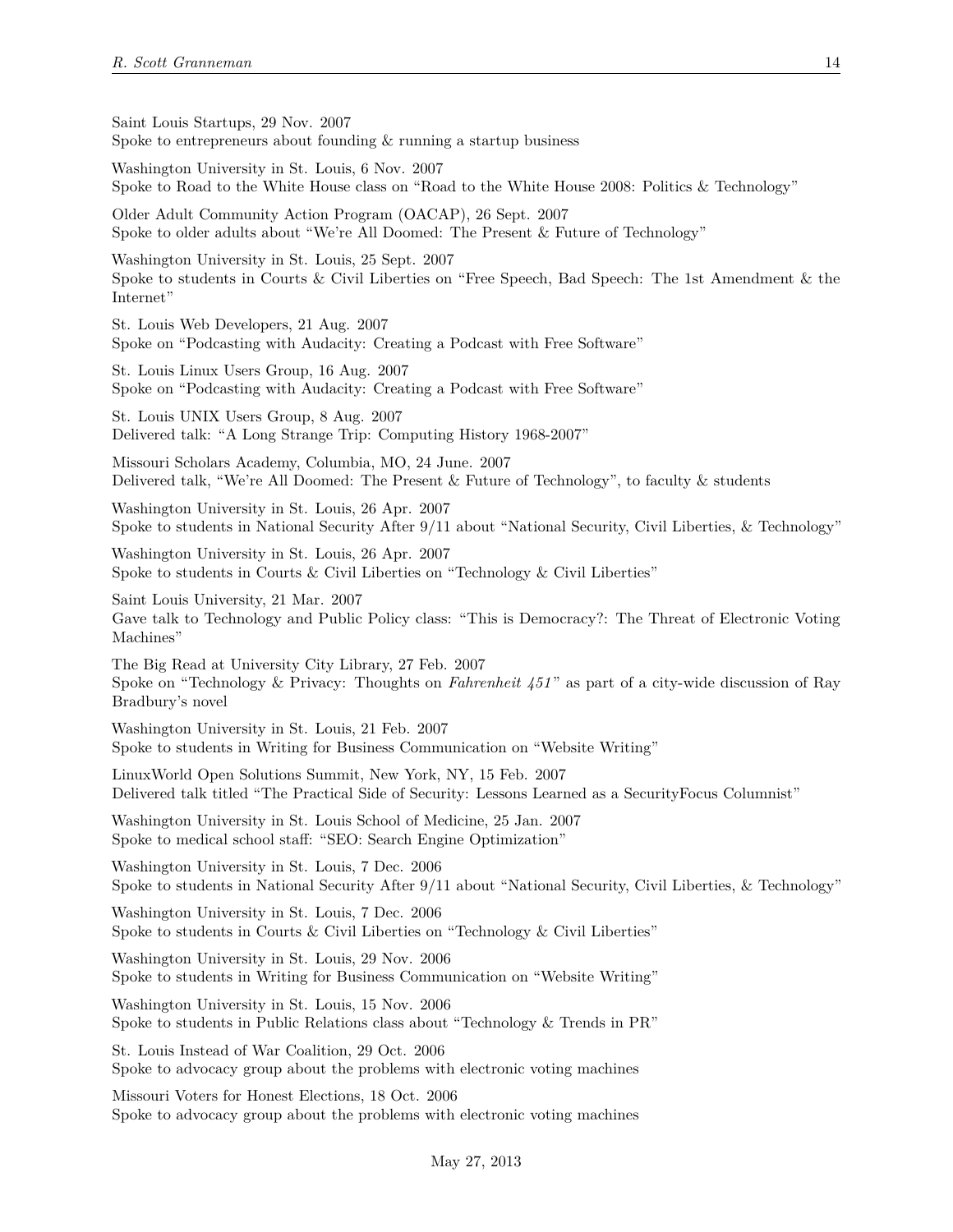St. Louis UNIX Users Group, 9 Aug. 2006

Delivered talk: "We're All Doomed: The Present & Future of Technology"

Missouri Scholars Academy, Columbia, MO, 25 June 2006 Delivered talk, "We're All Doomed: The Present & Future of Technology", to faculty & students

Washington University in St. Louis, 27 Apr. 2006 Spoke to Courts and Civil Liberties class about technology and civil liberties

Association of Information Technology Professionals chapter at Washington University in St. Louis, 9 Mar. 2006

Spoke to student chapter: "A Penguin Learns to Fly: An Introduction to the Linux of 2006"

Washington University in St. Louis, 23 Feb. 2006 Spoke to Online Journalism class about blogs and wikis

South County Older Residents Computer Club, 10 Jan. 2006 Spoke to senior citizens about computer security

University College Preview Night, 8 Dec. 2005 Faculty representative speaker to community about Washington University's University College

Washington University in St. Louis, 7 Dec. 2005 Spoke to Courts and Civil Liberties class about emerging technologies

Association of Information Technology Professionals chapter at Washington University in St. Louis, 10 Nov. 2005

Spoke to student chapter about "RSS, Podcasting and Social Software"

Computer Consultants of St. Louis, 8 Nov. 2005 Spoke on "Competing Interests: Intellectual Property in the Age of the Internet"

Washington University in St. Louis, 2 Nov. 2005 Talked to Public Relations class about "Technology and Public Relations"

St. Louis UNIX Users Group, 12 Oct. 2005 Spoke to members about my book, *Don't Click on the Blue E!: Switching to Firefox*

St. Louis Web Developers, 19 July 2005 Spoke to meeting of web developers about my book, *Don't Click on the Blue E!: Switching to Firefox*

South County Older Resident Computer Club, 14 June 2005 Spoke to 100 older adults about Firefox and web security

Washington University in St. Louis, 24 Feb. 2005 Talked to students in Online Journalism about blogging

St. Louis UNIX Users Group, 8 Dec. 2004 Gave presentation about social software

YouthBuild St. Louis, 1 Oct. 2004 Taught teachers & instructors: "Using the Web for Teaching Purposes"

Bucknell University, Lewistown, PA, 13-14 Sept. 2004

Presentation delivered to students, faculty, & staff: "They Know What?!?: Security & Privacy in the Internet Age"

Spoke to IT staff about social software that IT staff can use

Maritz Inc., 24 June 2004

Presented "Tables No More!: Issues Involved in Using CSS Instead of Tables For Layout" to corporate Web developers

St. Louis ITEC: Information Technology Exposition & Conference, 13 May 2004 Delivered two presentations: "Running Linux in a Windows World" & "Open Source Case Study: The ACLU of Eastern Missouri"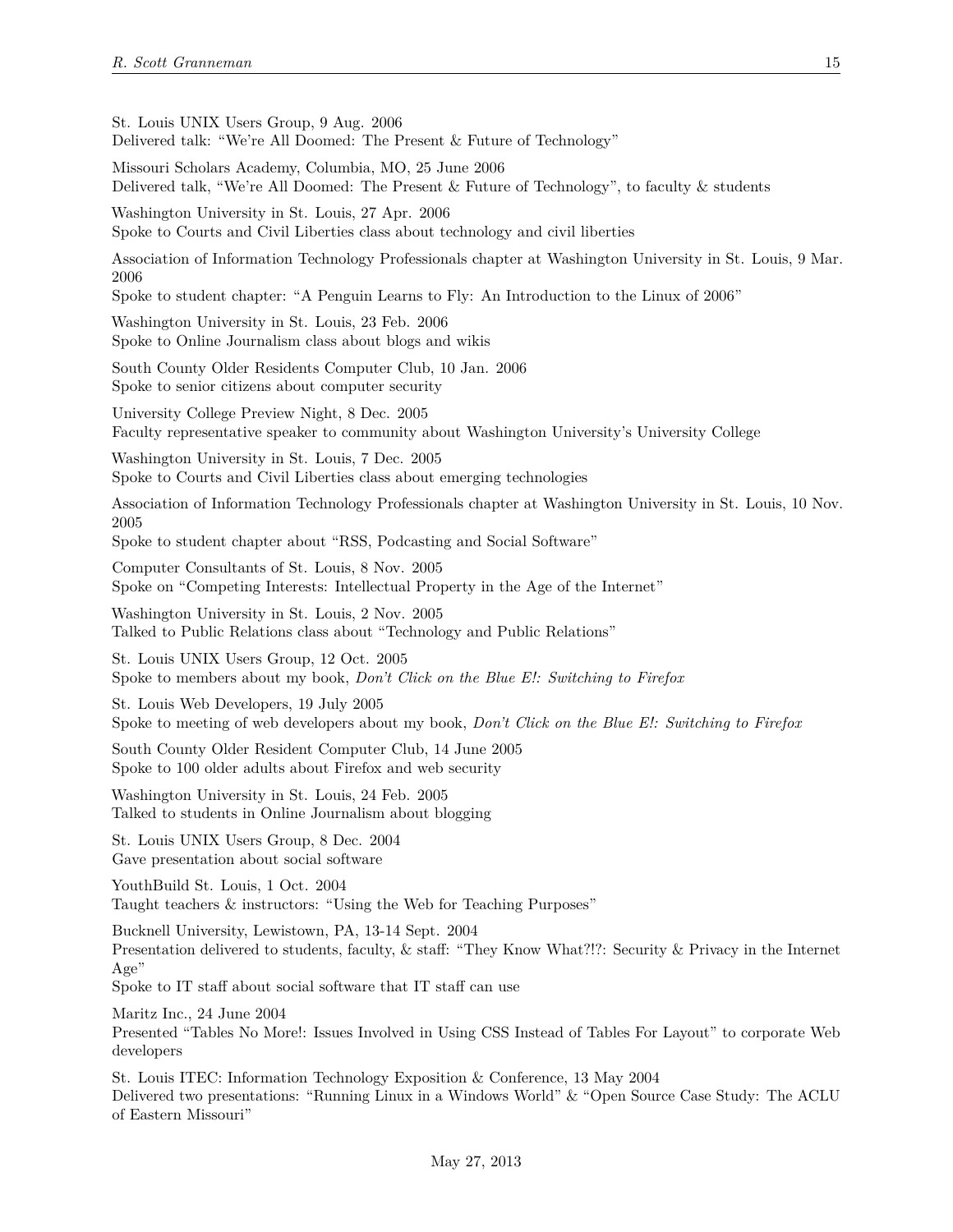Washington University in St. Louis, 10 May 2004 Spoke to students in "Courts & Civil Liberties" about technology, privacy, & surveillance

Washington University in St. Louis, 8 Dec. 2003 Spoke to students in Public Relations class about technologies & trends in PR

BJC HealthCare, 24 Sept. 2003 Presenter on "You Deserve Full Value From Your Web Site" at employees' conference

St. Louis Community College at Forest Park, 16 Sept. 2003 Spoke to students in "Multimedia" class about Web technologies and multimedia

Washington University in St. Louis, 28 Apr. 2003 Spoke to students in "Courts and Civil Liberties" class about privacy & technology

Washington University in St. Louis, 28 Apr. 2003 Spoke to students in "Public Relations" class about technologies & trends in PR

Boeing Linux Users Group, 27 Mar. 2003 Spoke to group members on "Choose Your Poison: Free & Non-Free Licensing"

Linux InstallFest, 9 Mar. 2003 Gave two presentations about software installation on Linux to attendees

St. Louis UNIX Users Group, 12 Feb. 2003 Emceed "Lightning Talks", series of ten 5-minute talks by different speakers on various subjects Gave presentation, "Connect to a Windows Network with LinNeighborhood"

Association of Information Technology Professionals, 16 Jan. 2003 Delivered presentation to Washington University student chapter: "A Penguin Learns to Fly: An Introduction to Linux"

St. Louis UNIX Users Group, 8 Jan. 2003 Delivered presentation: "A Future Out of Our Control: Digital Rights Management"

Carlinville National Bank, Carlinville, IL, 21 June 2002 Taught "Advanced Web Design with Dreamweaver" to bank employees

St. Louis ITEC: Information Technology Exposition & Conference, 22-23 May 2002 Delivered breakout on "Linux GUI Applications & the Linux Desktop" Wrote & delivered 10 in-booth tutorials covering Linux business applications

Rotary Law Day, Marshall, MO, 9 May 2002 Delivered presentation: "Going, Going, Gone: Technology & Your Rights as a Consumer" to local judges, lawyers, & law enforcement

Linux InstallFest, St. Charles, MO, 13 Apr. 2002 Gave tutorial on "Linux GUI Applications"

Community Service Public Relations Council, 9 Apr. 2002 Presented breakout session on "Content Management Systems"

St. Louis Linux Users Group, 21 Mar. 2002 Spoke to 50 members on "Microsoft's Software Licenses"

Black Data Processors Association Annual Conference, 16 Feb. 2002 Delivered "Microsoft's Plans for the Internet: Some Key Issues" Member of panel, "Technology & the African-American Community"

Computer Consultants of St. Louis, 12 Feb. 2002 Delivered "Microsoft's Plans for the Internet: Some Key Issues" to 20 consultants

St. Louis County Older Residents Computer Club, 1 Feb. 2002 Spoke to 75 older adults on "Microsoft's Plans for the Internet: Some Key Issues"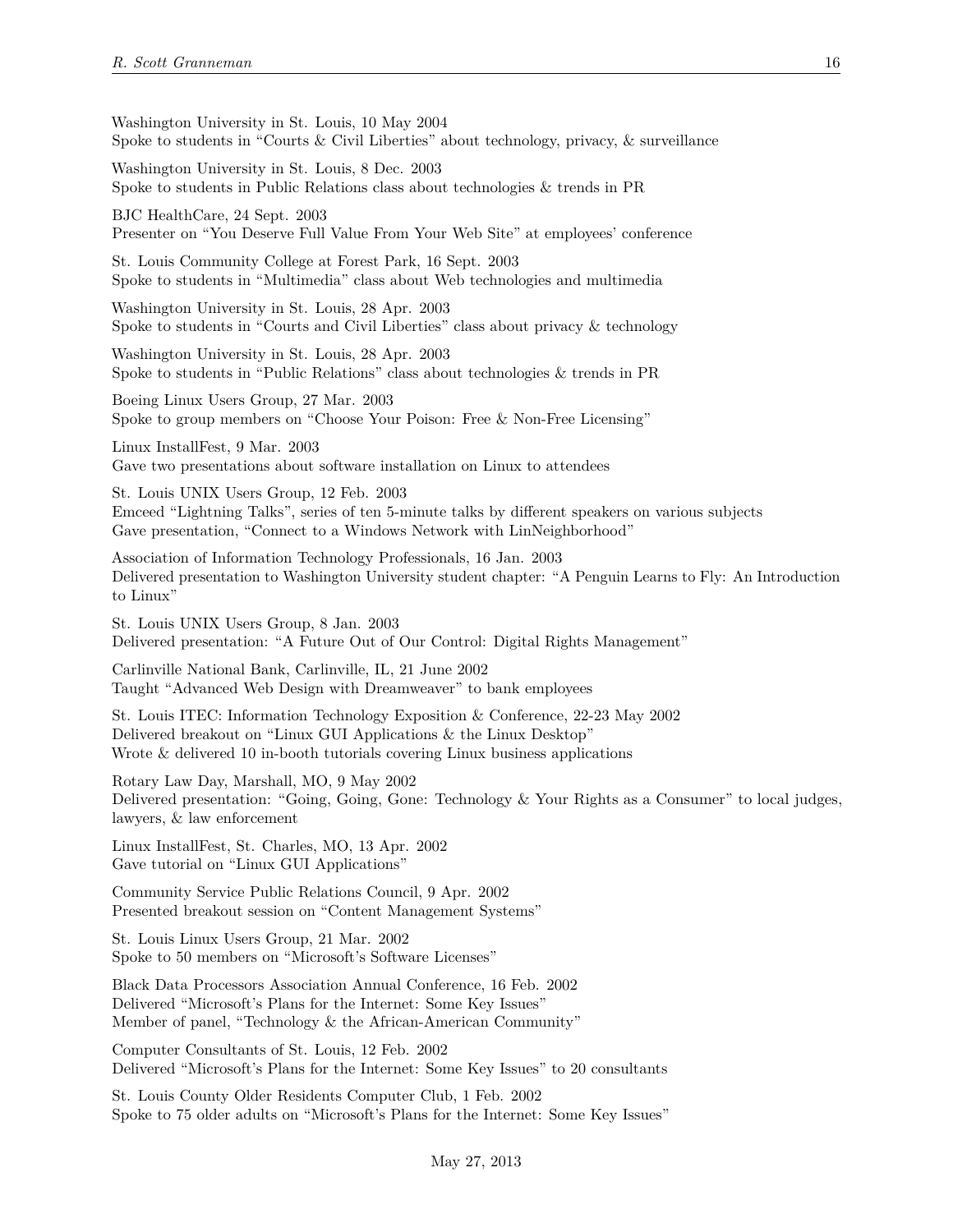2001 St. Louis Web Developers' Seminar, 20 Oct. 2001 Part of a panel discussion on "Web Development: Past, Present, and Future"

MENSA, 21 Sept. 2001 Presented "Microsoft's Plans for the Internet: Some Key Issues"

Council for Educational Advancement, 14 Aug. 2001 Gave overview titled "Three Technology Issues Facing School Administrators: Budget, Administration, Community" to superintendants & staff from public, private, & parochial schools

St. Louis Web Developers and Designers, 17 July 2001 Spoke on "Microsoft's Plans for the Internet: Some Key Issues"

Missouri Scholars Academy, Columbia, MO, 24 June 2001 Delivered talk, "Critical Juncture: Your Privacy & Security in the Internet Age", to faculty & students

Mel Carnahan Training Institute, 9 June 2001 Spoke to candidates & campaign managers: "Operation Fast Response: Technology & Your Campaign"

St. Louis User Group for the PC, Oct. 2000 Demonstrated selected software utilities for Windows

St. Louis User Group for the PC, 7 Sept. 2000 Described the Application Service Provider business model in "Rent, Don't Buy!: A New Computing Paradigm"

Central Wyoming College/Microsoft Technology Conference, Riverton, WY, 8 May 2000 Keynote: "Surviving In The Wired, Wired World: New Rules For A New Economy" Breakout: "A New Business Category In Computing: ASP"

Southwest Education & Technology Conference, Springfield, MO, 7-8 Mar 2000 "Rent, Don't Buy!: A New Computing Paradigm For Schools" "Uncovering Buried Treasures: Finding & Searching On The Internet" "Internet Security: What Schools & Teachers Need To Know"

Anheuser-Busch, 21 Jan. 2000

Spoke to executives in Anheuser-Busch Recycling Group about Internet & E-commerce: "E-Commerce: Perspectives on Key Trends"

Pulitzer Technologies, 1 Dec. 1999 Spoke to invited group of local merchants about e-commerce: "E-Commerce: Perspectives on Key Trends"

Microsoft, 17 Nov. 1999 Spoke to 200 IT employees and managers about improving corporate Intranets: "Drive Away with a Better Understanding of the Digital Dashboard"

Bank of America, 2 Nov. 1999 Keynote speaker for key Bank of America business clients: "E-Commerce: Perspectives on Key Trends"

National School Conferencing Institute, Boston, MA, 15-18 July 1999 Presented 4 days to 100 teachers & administrators on school Inter/Intranet websites: "Preparing Students to be Productive in the Digital Economy"

Missouri Scholars Academy, Columbia, MO, 24-25 June 1999 Spoke to gifted students concerning working in the Internet and IT industry

Microsoft Office 2000 Rollout, 7 June 1999 Spoke to IT representatives about Office 2000

Microsoft, 19 May 1999 Chosen by Microsoft to explain new features in Office 2000 to 500 people at IT Expo

Missouri Homebuilders Association, 5 May 1999 Spoke to members about using the Web for marketing and e-commerce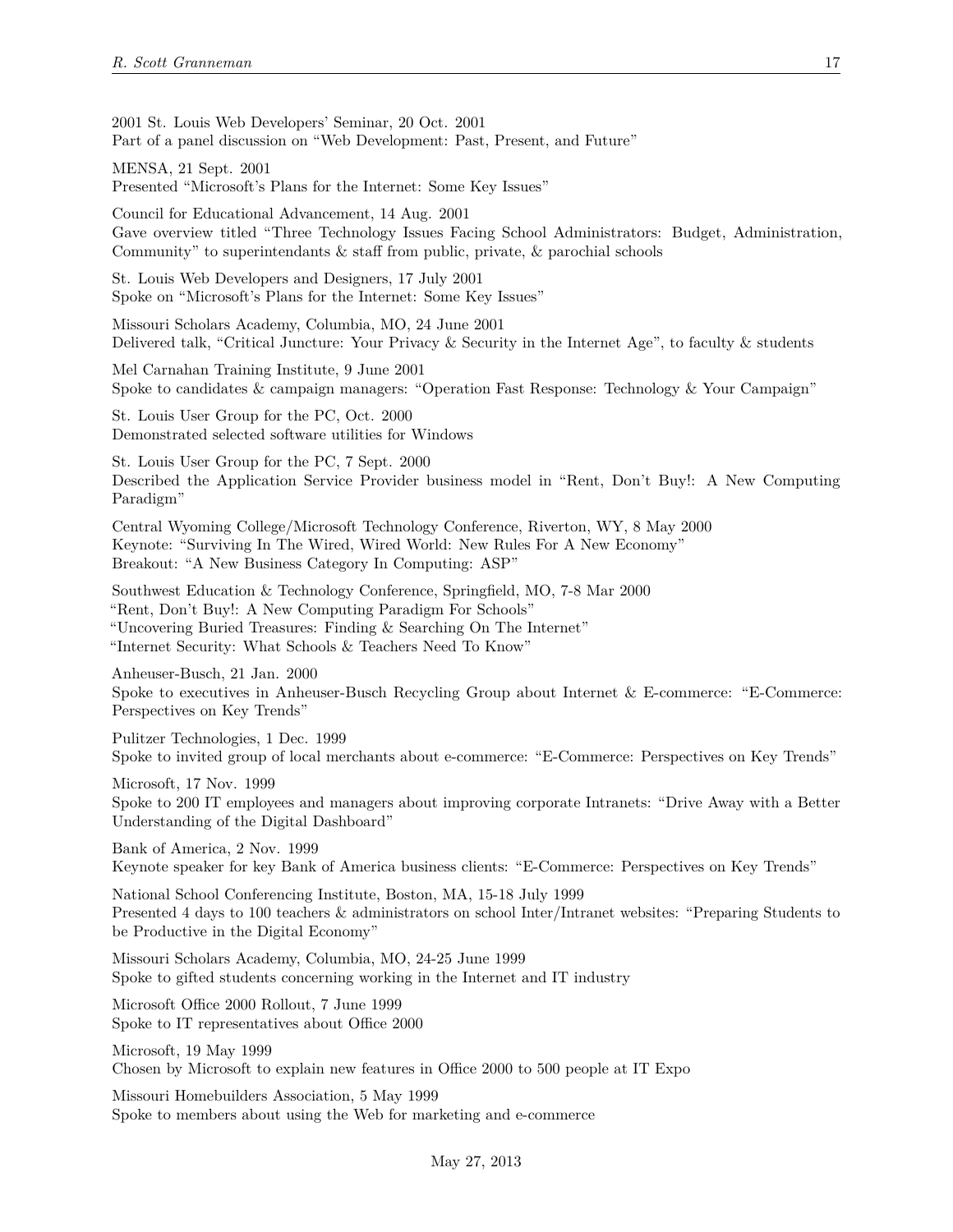Microsoft Office 2000 Preview, 21 April 1999 Spoke to 200 IT employees and managers about new features in Office 2000

National School Conferencing Institute, Phoenix, AZ, 20-21 Sept. 1998 Guest speaker in 4 episodes of satellite broadcast show: "Linking Teachers & Students Using the Internet"

Metropolitan St. Louis Association for Health Care Quality, 19 Aug. 1998 Spoke to HMO Administrators on "Medicine and the Internet"

Missouri Scholars Academy, Columbia, MO, 16 June 1998 Delivered "How to Read James Joyce's Ulysses and Survive" to gifted students

Camp Carnahan Campaign Training School, 7 June 1998 Trained campaign managers, "Getting the Campaign Message Out Via the Internet"

Gibson City School System, Gibson City, IL, 2 June 1998 Led workshop for teachers on finding and validating Internet information

Kirkwood Area Chamber of Commerce, Kirkwood, MO, 12 May 1998 Featured speaker, "Marketing Your Business on the Internet"

Women's Entrepreneurship Program, 9 May 1998 Spoke to class of 15 women at St. Louis Community College on "Marketing Your Business on the Internet"

Southwest Education & Technology Conference, Springfield, MO, 31 Mar.–1 Apr. 1998 Delivered four presentations on Intranets, security, privacy, and education

Stanford Institute for Educational Leadership through Technology, Palo Alto, CA, 22–26 Mar. 1998 Taught 4-day long class, "Web Design and Intranets," for international group of teachers and administrators

Midwest Education and Technology Conference, 10 Mar. 1998 Delivered talk, "Who's the Teacher Now?" to teachers and educators

Emerson Motors Procurement Department, 9-13 Mar. 1998 Taught Procurement Department members how to design and construct Intranets

St. Louis School Webmasters Users Group, 12 Feb. 1998 Delivered talk, "Back-end Databases and Your School's Intranet"

PostNET/Pulitzer Technologies, 10 Feb. 1998 Delivered talk, "Navigating the News Site," to aid re-design of *St. Louis Post-Dispatch* website

Systems Service Enterprises, 19 Jan. 1998 Delivered talk, "Marketing Your Business on the Net," to staff

St. Louis Wired, 18 Dec. 1997 Invited by *St. Louis Post-Dispatch* to deliver talk, "Marketing Your Business on the Net," to 200 business people

Camp Carnahan Campaign Training School, 7 Dec. 1997 Trained campaign managers, "Getting the Campaign Message Out Via the Internet"

Stanford Institute for Educational Leadership through Technology, Palo Alto, CA, 24–26 Mar. 1997 Taught 3-day long class, "Advanced Web Issues," for international group of teachers and administrators

National School Conference Institute, Chicago, IL, 8 Jan. 1997 Panelist on two-hour live satellite broadcast concerning web search engines, web design, and information literacy

Priory School, 13 Dec. 1996 Delivered talk, "Uncovering Buried Treasures: The Internet and Teachers", to faculty and staff

"Growing Your Business" Conference, 24 Oct. 1996 Delivered three-hour presentation, "Growing Your Business Via the World Wide Web"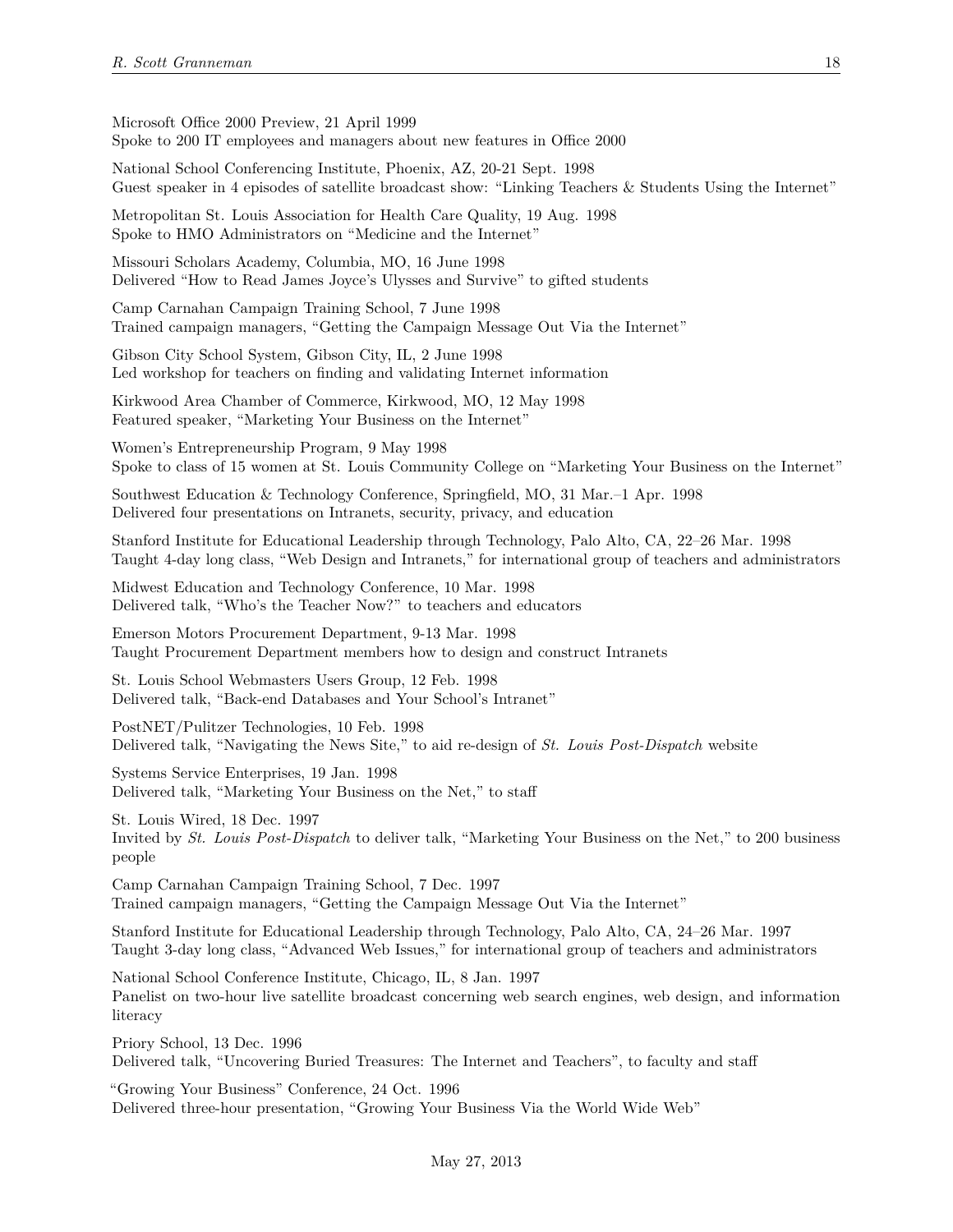Newberry Library Center for Renaissance Studies, Chicago, IL, 10 June 1995 Presented paper, "Noah as Poetic Image in Poems Addressed to Oliver Cromwell and Charles II"

Missouri Scholars Academy Reunion, Osage Beach, MO, Oct. 1994 Delivered talk, "Why You're Taught What You're Taught", to 100 students and faculty

University of Missouri, Columbia, MO, 5 Feb. 1994 Graduate Student Conference: "Exploring Boundaries: Uncovering Texts" Presented paper, " 'God's Terrible Voice in the City': The Great Fire of 1666, Hell, and Politics"

#### **Interviews**

KMOV Channel 4 News, 18 Apr. 2013 Part of a live three-person panel on Great Day St. Louis discussing "Avoiding Scams & Fraud" after the Schnucks compromise

The John and Kane Show, 1 Apr. 2013 Interviewed on the Internet radio show

The John and Kane Show, 25 Mar. 2013 Interviewed on the Internet radio show

The John and Kane Show, 18 Mar. 2013 Interviewed on the Internet radio show

KMOV Channel 4 News, 17 Jan. 2013 Interviewed about how images reveal hidden information

KMOV Channel 4 News, 8 Sept. 2012 Interviewed about a recent scam hitting computer users in St. Louis

The John and Drew Show, 10 June 2012 Interviewed on the Internet radio show about spam

The John and Drew Show, 23 May 2012 Interviewed on the Internet radio show

The John and Drew Show, 16 Apr. 2012 Interviewed on the Internet radio show about profanity

The John and Drew Show, 25 Mar. 2012 Interviewed on the Internet radio show

KMOV Channel 4 News, 17 Jan. 2012 Interviewed about SOPA

The John and Drew Show, 4 Sept. 2011 Interviewed on the Internet radio show

The John and Drew Show, 14 Aug. 2011 Interviewed on the Internet radio show

The John and Drew Show, 21 July 2011 Interviewed on the Internet radio show

The John and Drew Show, 7 June 2011 Interviewed on the Internet radio show

The John and Drew Show, 23 May 2011 Interviewed on the Internet radio show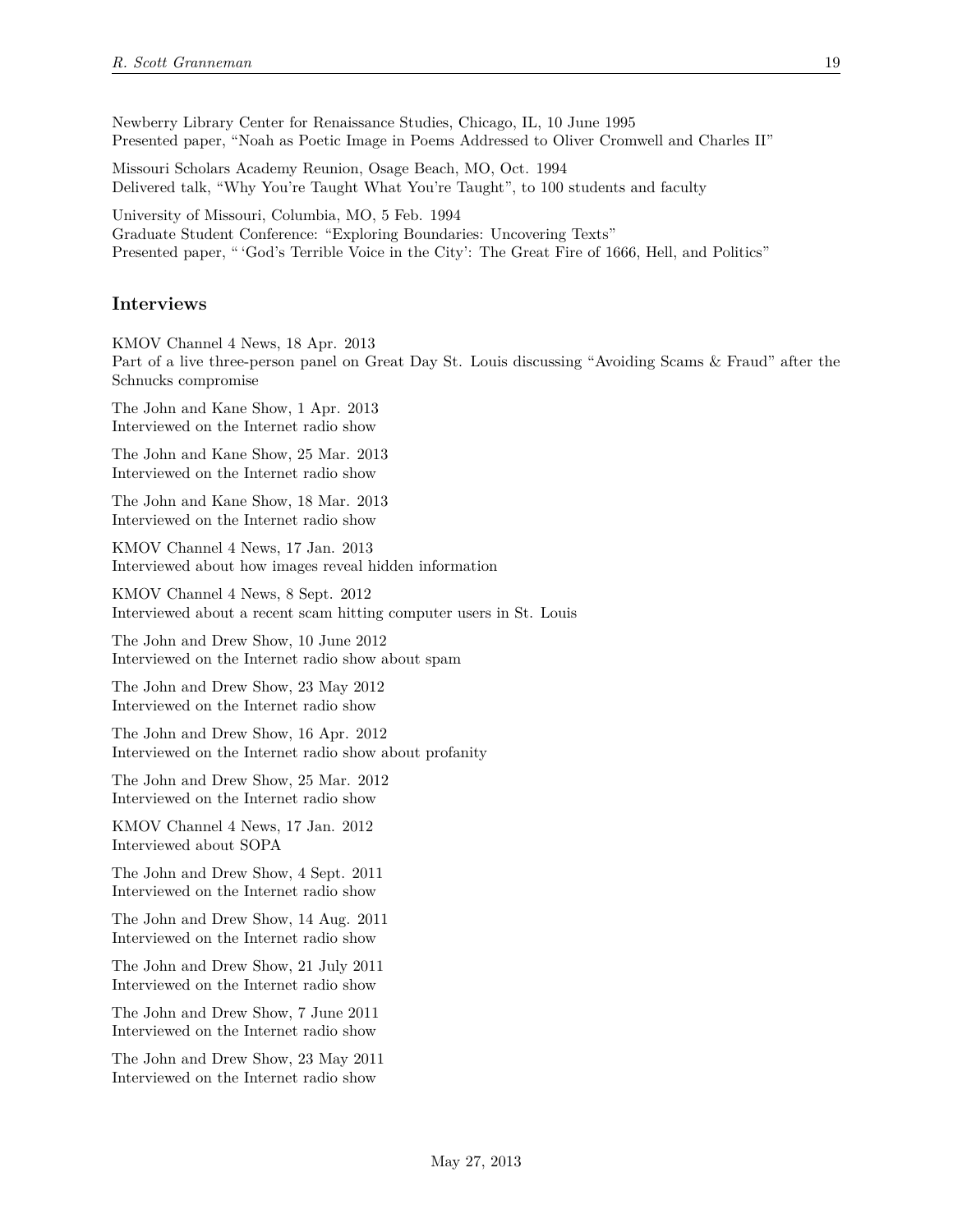KMOV Channel 4 News, 10 May 2011

Interviewed about new federal requirements for chips in cell phones to warn people about upcoming dangers http://www.granneman.com/presentations/interviews/kmov-may-10-2011/

The John and Drew Show, 18 Mar. 2011 Interviewed on the Internet radio show for "Tech Talk"

KMOV Channel 4 News, 28 Sept. 2010 Interviewed on early morning show about Internet privacy http://www.granneman.com/presentations/interviews/kmov-september-28-2010/

KMOV Channel 4 News, 27 Sept. 2010 Interviewed on nightly news about government wiretap laws & privacy http://www.granneman.com/presentations/interviews/kmov-september-27-2010/

KMOV Channel 4 News, 18 May 2010 Pitched, assisted in, & interviewed for multi-day undercover investigation on packet sniffing at public Wi-Fi hotspots http://www.granneman.com/presentations/interviews/kmov-may-18-2010/

KMOV Channel 4 News, 12 May 2010

Interviewed about ways to use VoIP on cell phones to make free calls http://www.granneman.com/presentations/interviews/kmov-may-12-2010/

*The Beacon*, 1 Apr. 2010 Interviewed for podcast about the iPad & social media

Washington University in St. Louis, 12 Aug. 2009 Interviewed for student documentary about growing up in 1984 during U.S./Soviet hostilities

ITworld, 4 Aug. 2009 Interviewed for series of articles on ways to use Google Apps more productively

*Good Housekeeping*, 5 May 2009 Interviewed for article: "Internet Safety for Kids"

*Suburban Journals*, 5 Aug. 2008 Interviewed for article: "Are they reliable?: St. Louis group questions security, function of electronic voting machines"

*Letting Go: A Parents Guide to Today's College Experience*, 16 June 2008 Interviewed by Madge Treeger about how parents can use technology to communicate with their children at college

WKCR 88.9 FM, 24 Apr. 2008 Interviewed by students on show "Youth Mic" about social networking & teens, New York, NY

KMOV-TV, 20 Sept. 2007 Interviewed about privacy & security implications of RFID tags

KSDK-TV, 6 July 2007 Interviewed about fun & useful things users can do with cell phones http://www.granneman.com/presentations/interviews/ksdk6july2007/

KMOV-TV, 23 May 2007 Interviewed about fun & useful things users can do with cell phones http://www.granneman.com/presentations/interviews/kmov23may2007/

KSDK-TV, 11 Feb. 2007 Interviewed about Internet addictions for light-hearted TV piece http://www.granneman.com/presentations/interviews/ksdk11feb2007/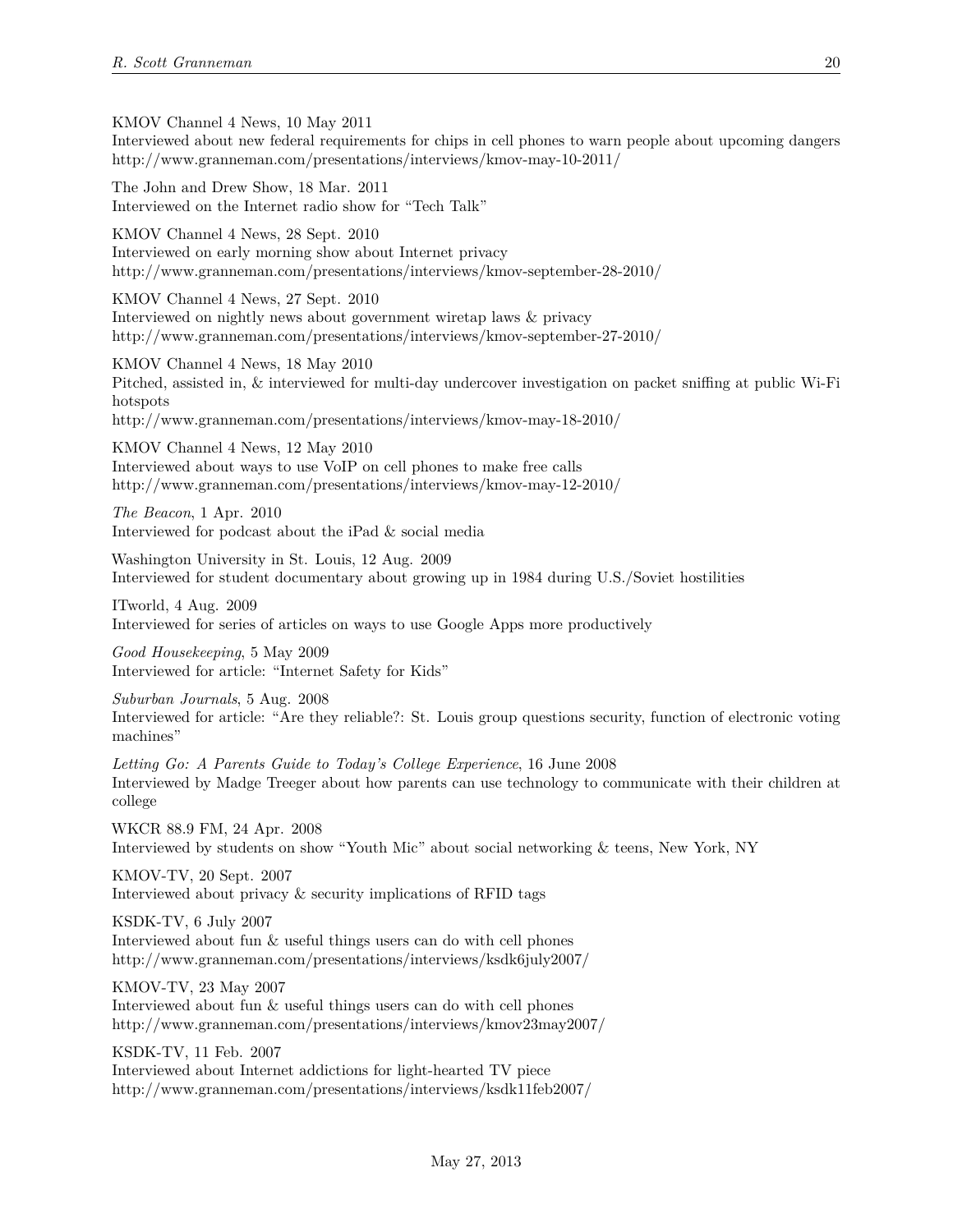KSDK-TV, 30 Jan. 2007

Guest on live morning show, interviewed about the release of Microsoft Vista http://www.granneman.com/presentations/interviews/ksdk30jan2007/

*Campus Technology*, Jan. 2007

Interviewed about uses of social software for teaching for article, "Social Revolution"

*The Times*, 5 Feb. 2006 Interviewed by *The Times* of London about RFID tags

*InfoWorld*, 23 Jan. 2006 Interviewed by Robert X. Cringely of *InfoWorld* about customer service problems with HP

*Student Life*, 9 Dec. 2005 Interviewed by *Student Life* at Washington University about the risks of blogging and social software

The WELL, 17 June—1 July 2005 Interviewed on The WELL, one of the oldest online virtual communities, about my book, *Don't Click on the Blue E!: Switching to Firefox*

*The Christian Science Monitor*, 3 Feb. 2005 Interviewed about Firefox for article, "A rising star even Microsoft can't snuff out"

*The San Jose Mercury News*, 29 Nov. 2004 Interviewed about Firefox in article, "Firefox emerges as credible threat in browser battle"

NPR: "Morning Edition", 8 Nov. 2004 Interviewed about Windows XP Service Pack 2 for flagship NPR radio show: "Microsoft Update Aims to Secure PCs against Attack" http://www.npr.org/rundowns/segment.php?wfId=4157733 http://www.granneman.com/presentations/interviews/npr20041108/

*The St. Louis Post-Dispatch*, 8 Oct. 2004 Interviewed about PC security in column, "Why viruses spread, and why you could be sued for it"

*The St. Louis Post-Dispatch*, 16 July 2004 One of three former companies profiled in article for Business section, "Dot Coms That Are Staying Afloat"

NPR: "All Things Considered", 5 July 2004 Interviewed about Internet Explorer security hazards for flagship NPR radio show http://www.npr.org/templates/story/story.php?storyId=3147009 http://www.granneman.com/presentations/interviews/npr20040705/

NPR: "Future Tense", 30 June 2004 Interviewed about Internet Explorer security hazards for NPR radio show focusing on technology http://www.publicradio.org/columns/futuretense/2004/06/30.shtml#000460 http://www.granneman.com/presentations/interviews/futuretense20040630/

TechTV: "The Screen Savers", 1 June 2004 Flown to San Francisco for segment on television show about ways hackers can use Google (Broadcast 21-22 July 2004) http://www.granneman.com/presentations/interviews/techtv1june2004/

*MacAddict*, May 2004 Quoted extensively in article, "Mac OS X: Crime Buster", about security in Mac OS X

*The New York Times*, 5 Feb. 2004 Quoted on page A1 in article, "Geeks Put Clueless on Notice: Learn or Log Off", about viruses

*St. Louis Post-Dispatch*, 28 Nov. 2003

Quoted extensively in article, "Anti-virus device raises privacy fears", about privacy implications of anti-virus hardware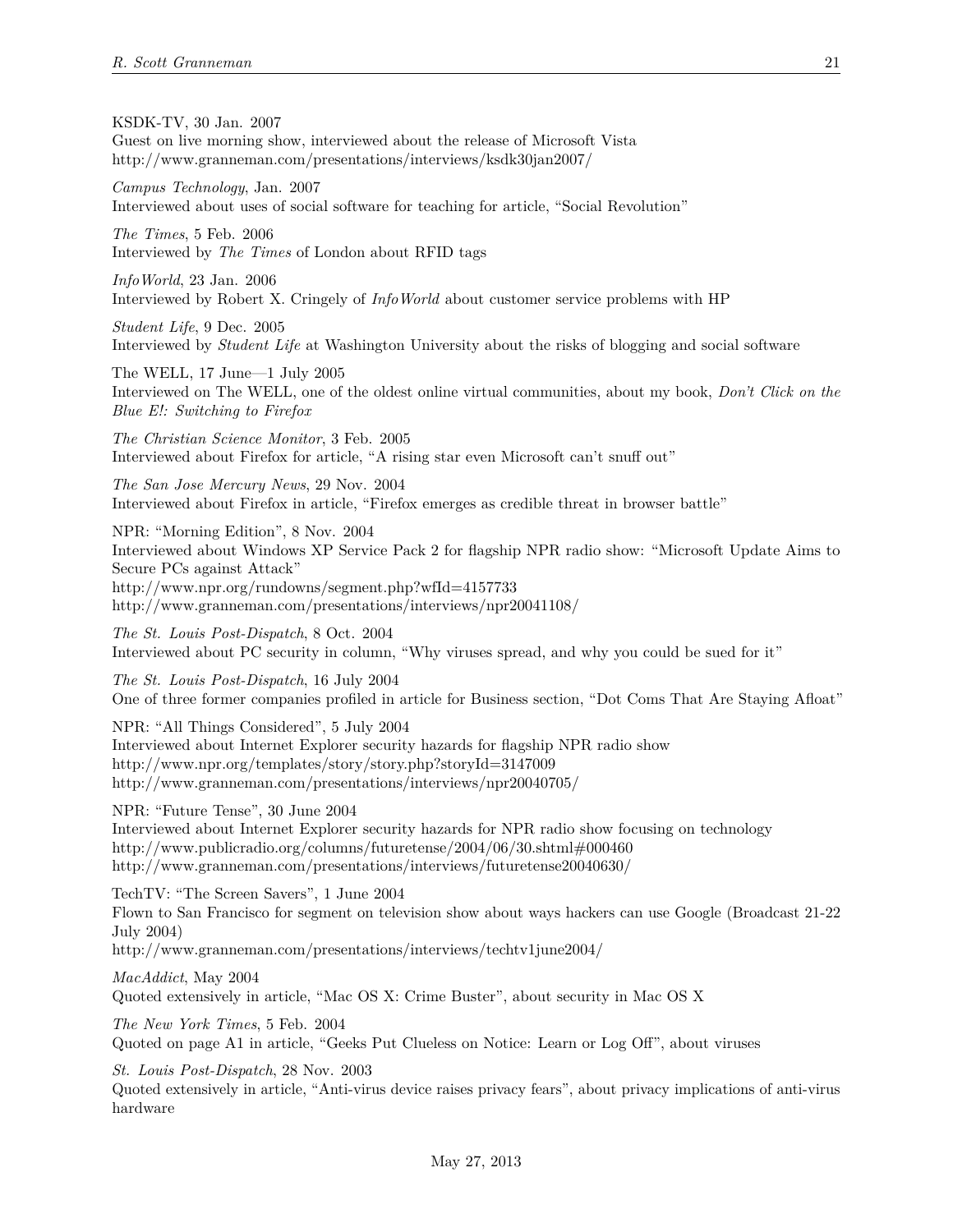*St. Louis Business Journal*, 7 Mar. 2003 Quoted extensively in article, "What's in a blog", about business use of blogs

Silicon Alley Station, 1 Aug. 2001 Interview by New York City online radio station on "Microsoft's New Game Plan"

KWMU, 30 May 2001 Guest on hour-long radio talk show discussing "The Future of the Internet"

KWMU, 13 Mar. 2000 Guest on hour-long radio talk show discussing Internet security

*St. Louis Post-Dispatch*, 30 Nov. 1999 Quoted extensively in newspaper article on mall's decision to ban e-commerce: "Galleria should use the Internet, not ban its promotion"

KSDK-TV, 13 Mar. 1998 Interviewed for lead television story on technostress

KWMU, 5 Mar. 1998 Guest on hour-long radio talk show discussing technostress

KSDK-TV, 10 Dec. 1997 Interviewed for television segment on what PCs families should buy for Christmas

KWMU, 21 Oct. 1997 Guest on hour-long radio talk show discussing the Year 2000 Problem

KWMU, 13 Aug. 1997 Interviewed on hour-long radio talk show about Internet and Computer Industry

KTRS, 27 April 1997 Guest on radio show discussing Push technology

KSDK-TV, 16 April 1997 Interviewed for television segment on medical websites

*St. Louis Post-Dispatch*, 12 Jan. 1997 Interviewed for story, "A Birthday Salute: To Hal And Beyond," about Web business

KWMU, 19 Dec. 1996 Guest on hour-long radio talk show discussing advertising on the World Wide Web

KWMU, Nov. 1996 Guest on hour-long radio talk show discussing Internet and World Wide Web

KTRS, 22 Oct. 1996 Guest on radio show discussing Internet and World Wide Web

# **Other Education and Training**

Microsoft Solutions Framework: Principles of Application Development, 1-3 Sept. 1999 Microsoft, St. Louis 3-day course covering Microsoft's software development methodology Windows 2000 Live! Deploying Beta 3, 16 June 1999 Microsoft, St. Louis

Windows 2000 Overview and Update & How to Prepare for Windows 2000, 13 April 1999 Microsoft TechNet, St. Louis

Cyberspace and the Constitution, 14 March 1999 Washington University in St. Louis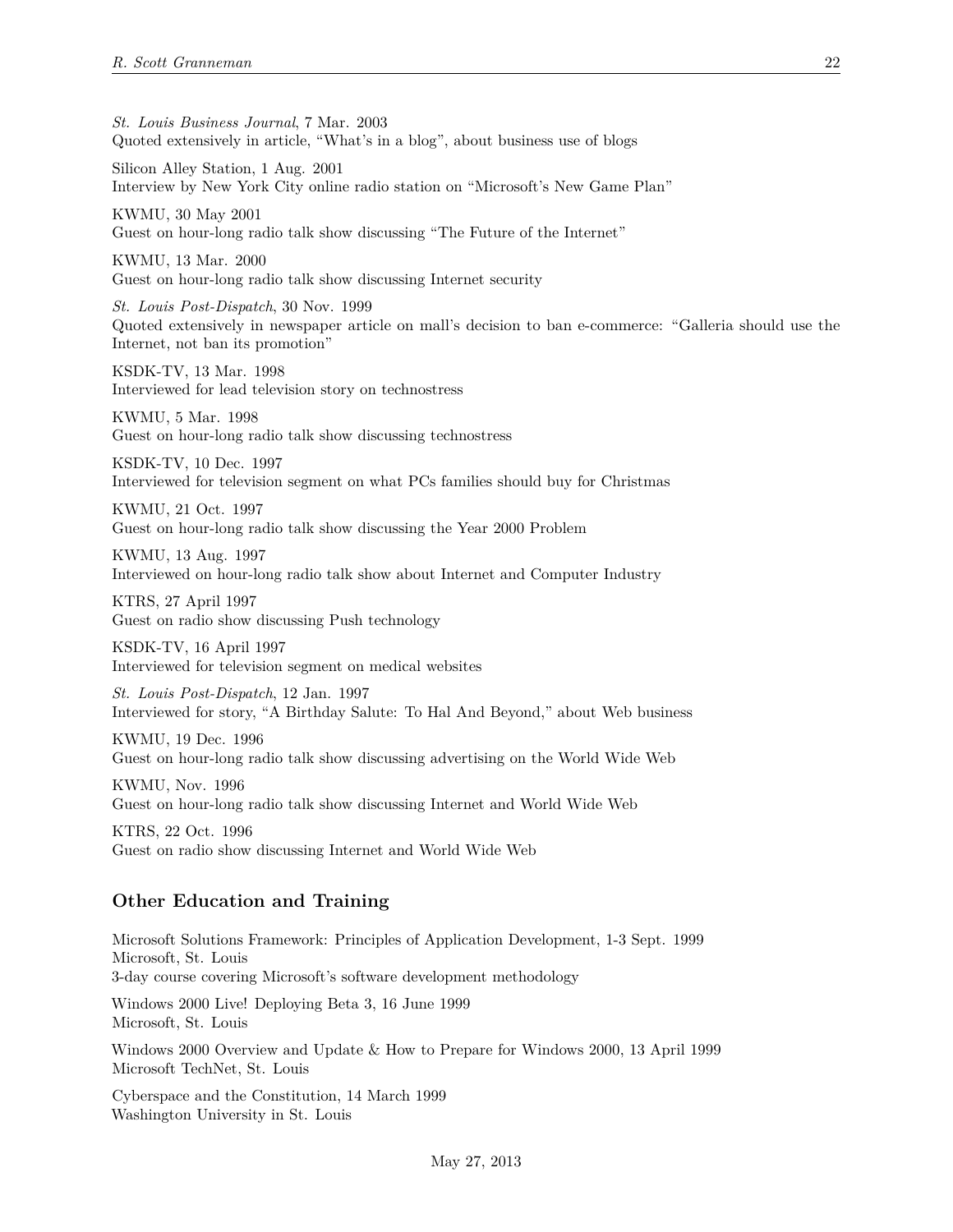Microsoft Office 2000, 14 Nov. 1998 Microsoft xTreme, St. Louis

Microsoft Professional Developers Conference, 13 Oct. 1998 Microsoft, St. Louis Overview of Microsoft technologies by Bill Gates & Microsoft personnel

Windows NT: Core Technologies, 1-5 Dec. 1997 CompUSA, Tulsa, OK 5-day intensive course as part of MCSE curriculum

### **Professional Organizations**

St. Louis Science Center IT Advisory Committee, 2012–Present

Central West End Linux Users Group, 2004–Present Co-Founder & Facilitator

Election Protection Legal Command Center, 2004–Present Set up & manage network for 40+ lawyers providing non-partisan help to voters on every major election day

St. Louis UNIX Users Group, 2002-Present Vice-President, 2002–2003

St. Louis Linux Users Group, 2002–Present

St. Louis Web Developers Organization, 2001–Present

GranneDev, GranneNotes, & GranneTech, 2000–Present Founder & moderator

# **Web Development, Hosting, & Consulting Clients - Partial List**

American Civil Liberties Union (ACLU) of Connecticut American Civil Liberties Union (ACLU) of Eastern Missouri American Civil Liberties Union (ACLU) of Georgia American Civil Liberties Union (ACLU) of Minnesota American Civil Liberties Union (ACLU) of Mississippi American Civil Liberties Union (ACLU) of New Jersey American Civil Liberties Union (ACLU) of Pennsylvania American Civil Liberties Union (ACLU) of South Carolina Anheuser-Busch Baptist State Convention of North Carolina Bridge Information Systems Butterfield Youth Services CHARIS Chorus City of Bellefontaine Neighbors Emerson Electric Episcopal Diocese of Chicago Episcopal Diocese of Missouri Fontbonne University Gateway Hemophilia Association Habitat for Humanity St. Louis International Geochemical Society Microsoft Monsanto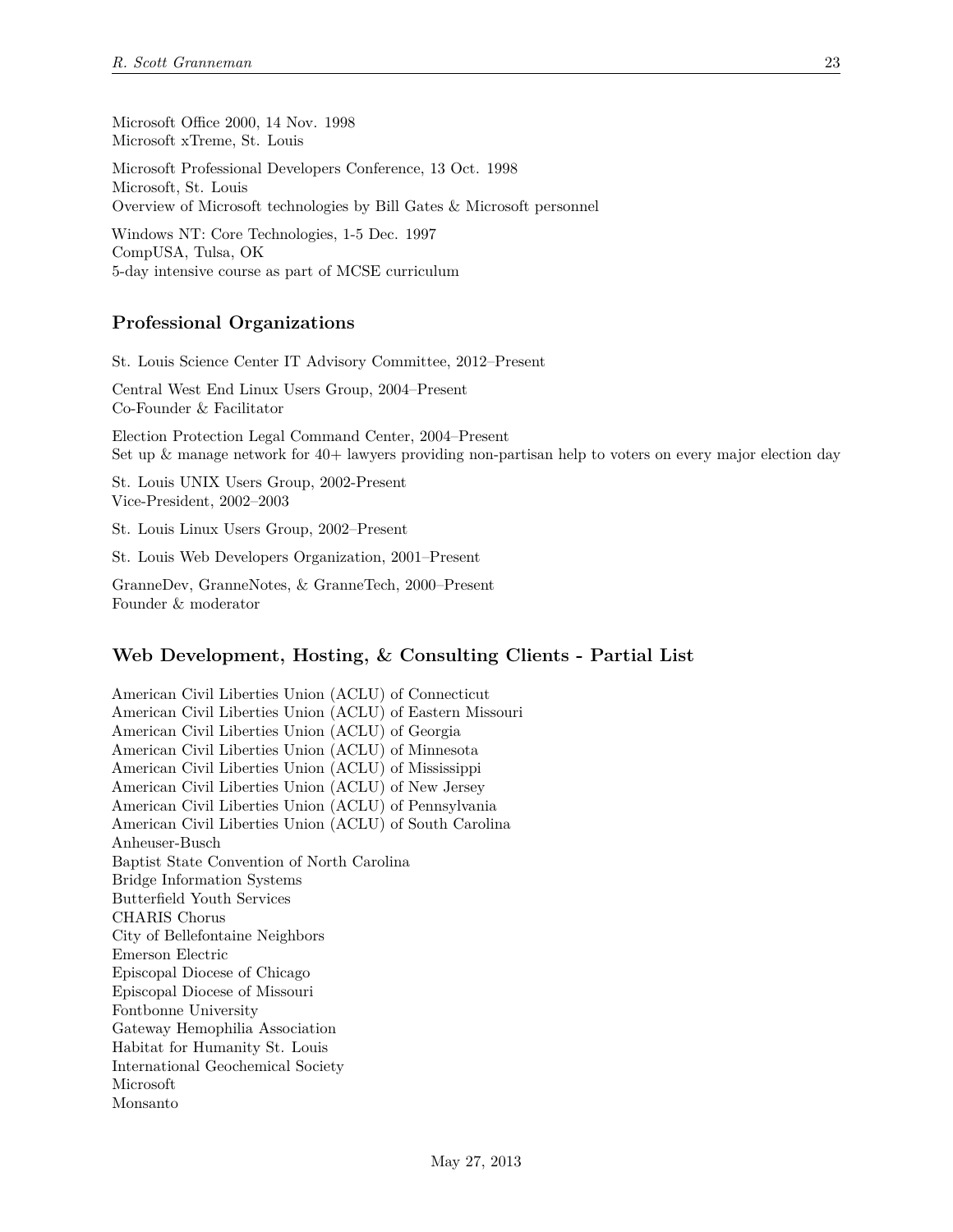National Conference for Community and Justice (NCCJ), St. Louis National School Conferencing Institute Pediatric Cardiac Intensive Care Society Public Relations Society of America, St. Louis Pulitzer Technologies Saint Louis Zoo Sisters of St. Joseph of Carondelet Society of Gynecologic Nurse Oncologists Stanford University Alumni Center St. Paul & the Redeemer Sverdrup Corporation United States Arbitration & Mediation—Midwest Inc. Washington University in St. Louis Law School Washington University in St. Louis Medical School Dept. of Neurology

# **Specialized Computer Skills**

#### Areas Of Focus

- Social & cultural impact of technology
- Social Software (blogs, micro-blogs, wikis, social networking)
- Open Source software, especially Linux & bash
- Transitioning from proprietary to open systems
- Personal security  $&$  privacy
- Content Management Systems
- Website usability
- Automation & productivity

#### Operating Systems

- Debian, Ubuntu, Knoppix
- Mac OS X, Mac OS X Server
- Windows 7, Windows XP

#### Applications

- Markdown
- Linux: KDE, GNOME, vim, CrossOver
- Microsoft Office: Word, Excel, PowerPoint, Outlook
- Apple: Keynote, Pages, iPhoto, iTunes
- Virtualization: VirtualBox, Parallels Desktop, VMWare Player, VMWare Workstation

#### Internet

- Web Browsers: Google Chrome, Mozilla Firefox, Safari, Opera, Internet Explorer, Lynx
- Web Servers: Apache
- Blogs & RSS: WordPress, Google Reader
- Email: Gmail, Mail.app, KMail, Kontact, Thunderbird, Outlook, Pine
- BitTorrent: Transmission, uTorrent
- VoIP: Skype, Google Hangouts